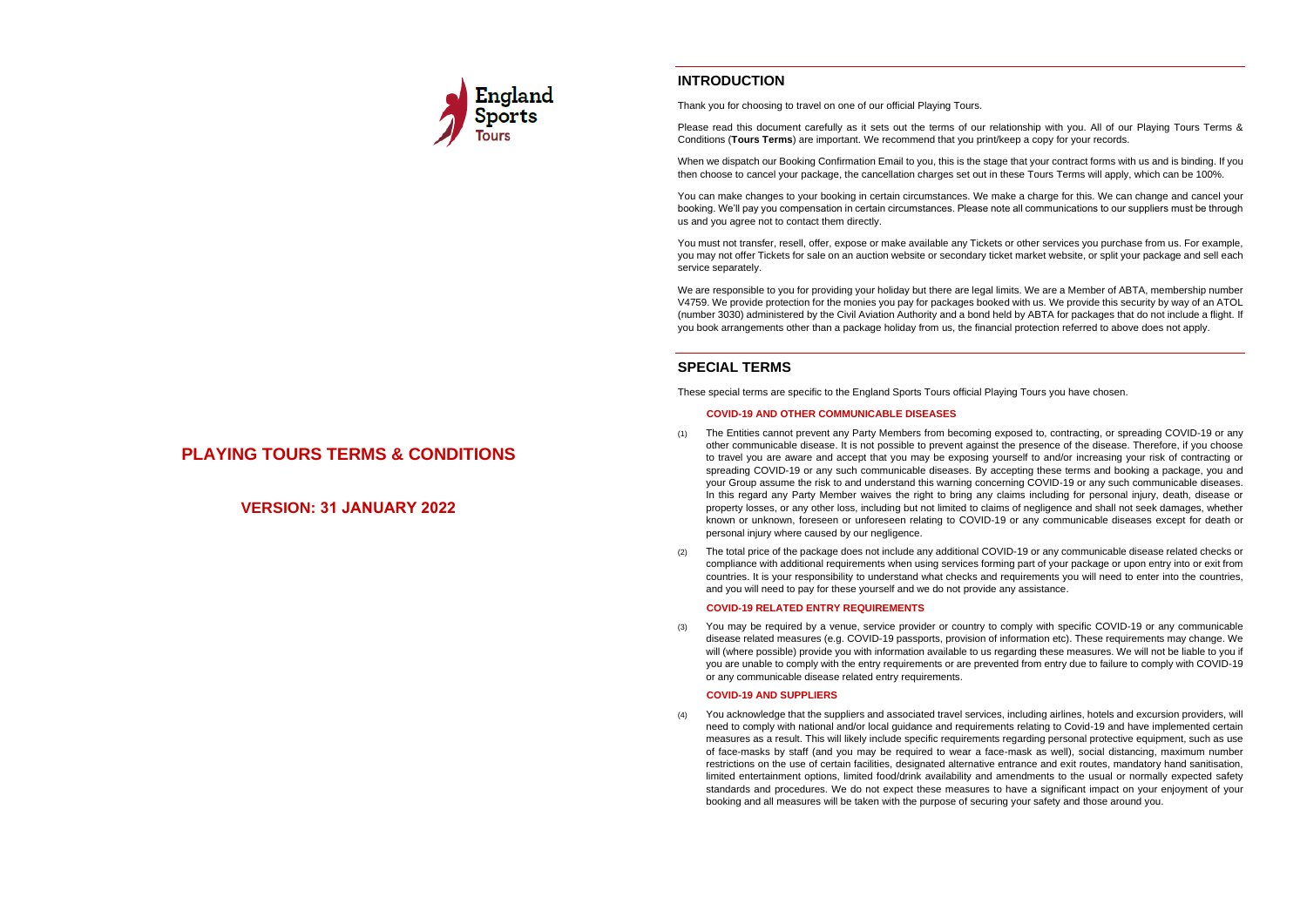# **COVID-19 AND PARTY MEMBERS**

- (5) We will have no liability for any refunds, compensation, costs, expenses or other losses of any kind incurred by you (including, where applicable, the cost of medical treatment), as detailed in this section.
- (6) If you, or anyone in your booking party, test positive for Covid-19 and have to quarantine for a period of time, or are notified or otherwise become aware that you have, or suspect you may have, come into close contact with someone who has tested positive for Covid-19 (or where they otherwise suspect they may have Covid-19) and have to self-isolate for a period of time.
- (7) The cost of any curtailment of your booking, missed transport arrangements, additional accommodation required (either in the UK or in destination, prior to your departure), or other associated costs incurred by you. You must ensure you have travel insurance which covers these costs.
- (8) If you fail any tests, checks or other measures imposed by a supplier, airline, port or airport, border control authority or other government body or local authority or fail to submit for testing or assessment when requested to do so and, as such, you are denied entry to board the flight, entry to the destination, access to the services or you are otherwise unable to proceed with your booking, or that portion of your booking.

### **RELEVANT SUPPLIER TERMS AND CONDITIONS**

(9) The following third party terms and conditions (as updated from time to time by the relevant service provider) will apply in the event your Package includes a service by the relevant service provider:

Transport for London Travel Cards: https://tfl.gov.uk/corporate/terms-and-conditions/ticketing-and-travel-conditions-ofcarriage

National Express Terms & Conditions where National Express is the carrier for a Day Return Package: https://www.nationalexpress.com/en/help/conditions-of-carriage

Eurostar: [https://www.eurostar.com/uk-en/conditions-carriag](https://www.eurostar.com/uk-en/conditions-carria)e.

# **CONTENTS**

#### **SECTION**

| 1.  | <b>HOW TO MAKE YOUR BOOKING</b>    |
|-----|------------------------------------|
| 2.  | <b>YOUR BOOKING</b>                |
| 3.  | <b>PAYMENT</b>                     |
| 4.  | <b>CHARGES</b>                     |
| 5.  | <b>CHANGES TO YOUR BOOKING</b>     |
| 6.  | <b>CANCELLATION</b>                |
| 7.  | <b>GENERAL TRAVEL INFORMATION</b>  |
| 8.  | <b>TRAVEL INSURANCE</b>            |
| 9.  | <b>INCLUSIONS &amp; EXTRAS</b>     |
| 10. | <b>ACCOMMODATION</b>               |
| 11. | <b>FLIGHTS</b>                     |
| 12. | <b>TRAVEL SERVICES</b>             |
| 13. | <b>TICKETS</b>                     |
| 14. | YOUR OBLIGATIONS                   |
| 15. | IF THINGS DON'T GO QUITE RIGHT     |
| 16. | YOUR FINANCIAL PEACE OF MIND       |
| 17. | YOUR INFORMATION AND HOW WE USE IT |
| 18. | <b>SUPPORT</b>                     |
| 19. | <b>CONTACT</b>                     |
| 20. | <b>GENERAL</b>                     |
| 21. | <b>CUSTOMER CODE OF CONDUCT</b>    |
| 22. | <b>GLOSSARY</b>                    |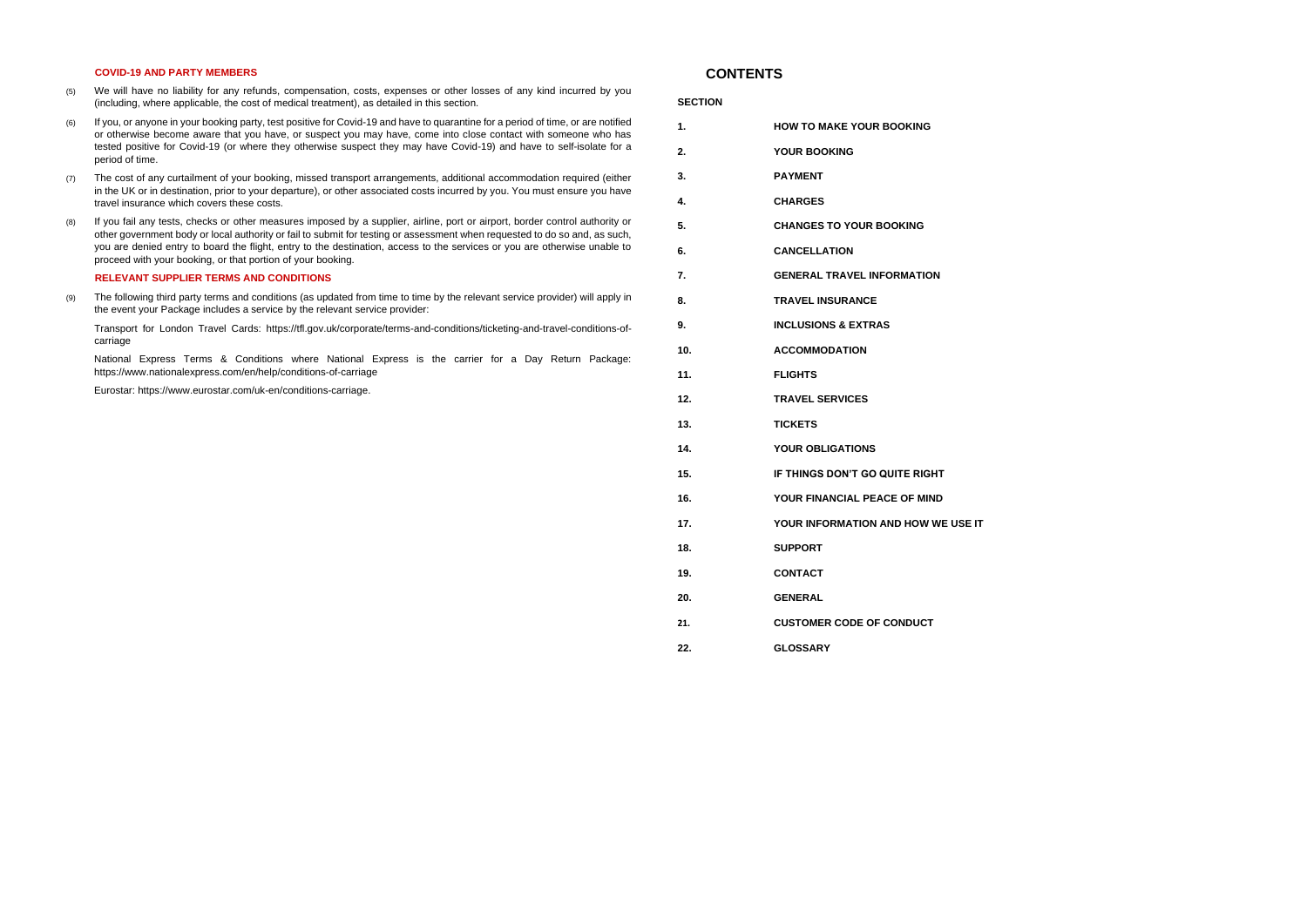# **SECTION 1 – HOW TO MAKE YOUR BOOKING**

## **YOUR QUOTATIONS AND YOUR BOOKING REQUEST**

- (1) We may provide you with a number of quotations whilst we work with you to understand your requirements. When you are comfortable with a quotation, you will sign a Booking Request Form and submit that Booking Request Form to us in person, by post or by email using the contact information contained in *Section 19 - Contact* of these Tour Terms. Your Booking Request Form will state your package, your required dates, location(s), number of travellers (children and adults), fixtures, activities, kit and included travel services and any additional services.
- (2) After submitting your Booking Request Form you should receive a booking request acknowledgement e-mail from us acknowledging that we have received your Booking Request Form. If you have not received a booking request acknowledgement email from us after submitting your Booking Request Form, please contact us (*see Section 19 - Contact*).
- By submitting a Booking Request Form, you promise that you are at least 18 years old and have the authority to submit the Booking Request Form and to act on behalf of your school, sports club or other such entity that you represent. Any booking requests that do not comply with this will be cancelled.

## **WHEN YOUR CONTRACT WITH US FORMS**

- (4) We will consider your Booking Request Form and confirm if we are able to provide you with the requested booking. If we accept your Booking Request Form we will provide you with a Booking Confirmation Email.
- (5) Your contract with us forms and is binding when we dispatch our Booking Confirmation Email to you. If we do not accept your booking request, we will not send you a Booking Confirmation Email and no contract will form. We will contact you if we cannot accept your booking request.
- (6) Confirmation of your booking request is subject to availability and at our sole discretion.

### **CHECKING YOUR BOOKING CONFIRMATION EMAIL**

- (7) It is your responsibility to check the package detailed in your Booking Confirmation Email is complete and accurate as this is what we will provide. If it is not complete or accurate you must let us know within five working days of receipt, any changes after this time may be subject to administration and/or cancellation charges as set out in *Sections - 4, 5 and 6.*
- (8) It is always possible that, despite our best efforts, the information in your Booking Confirmation Email may be incorrect (for example, an incorrect number of participants has been listed). If we discover an error in your Booking Confirmation Email we will inform you in writing of this error and we will give you the option of:
	- (a) paying any additional fees to continue to purchase the package as incorrectly listed in your Booking Confirmation Email;
	- (b) accepting the correction to the Booking Confirmation Email; or
	- (c) cancelling your package and receiving a full refund.
- (9) We will not proceed until we have your written instructions. If we are unable to contact you within seven days of the discovery of the error using the contact details you have provided, we will treat the package as cancelled, refund all payments made and notify you in writing. Please note that if the error is obvious and unmistakeable and could have reasonably been recognised by you, we do not have to provide the incorrectly stated elements to you at the incorrect price. The provision of the original or incorrectly stated elements are subject to availability at the date the mistake is brought to our attention.

#### **PAYMENT**

(10) Payment of a non-refundable deposit is required on receipt of your Booking Confirmation Email. All further payments are required to be made as set out in *Section – 3*.

### **CONDITIONAL BOOKING REQUESTS**

(11) We do not accept booking requests that are conditional on any special requests you have made, unless we confirm this in your Booking Confirmation Email.

# **QUOTATIONS**

(12) If we have provided you with a quote it will remain valid for seven days unless we say otherwise. If you choose to progress the quote, you must confirm this to us in writing and our acceptance of your booking request is still subject to availability at the time of booking and no contract will form until we issue you with a Booking Confirmation Email.

# **SECTION 2 – YOUR BOOKING**

# **THE LEAD BOOKER**

- (1) You (as the **Lead Booker**) must accept the Tours Terms in order to submit a booking request. When you make a booking request, you guarantee that you are an authorised representative of and you have the authority to accept all of these Tours Terms on behalf of your school, club or travelling party (**Group**). You are responsible for ensuring all of your Group comply with these Tours Terms.
- (2) The booking contract is made up of these Tours Terms and your Booking Confirmation Email and is between us and the Lead Booker. We will only discuss the booking with the Lead Booker, except where we have (at our sole discretion) agreed with the Lead Booker to discuss the booking with a named third party and have received from the Lead Booker written authorisation confirming the named third party's details. The Lead Booker promises that it has the authority to make, amend and/ or cancel the booking on behalf of the Group and each Party Member.
- (3) The Lead Booker shall be liable for:
	- (a) the full payment of any deposits and balances;
	- (b) the payment of any amendment fees or cancellation charges;
	- (c) confirming the details all the persons named in the booking to us;
	- (d) passing on to all persons in the booking any and all information issued by us including, without limitation, our booking confirmation invoices and these booking conditions; and
	- (e) the conduct of the persons in the booking (see *Section 14 Your Obligations, Section 15 If Thing's Don't Go Quite Right and Section 21 Customer Code of Conduct).*

# **IF THE LEAD BOOKER IS NOT TRAVELLING**

- If the Lead Booker submits the booking request but will not be part of the Group then the Lead Booker must nominate another Party Member to become the Lead Party Member. The Lead Booker will receive all correspondence in respect of the booking and will be the main contact for the booking, unless you tell us otherwise in writing. The contract will remain with the Lead Booker.
- (5) When the Group is travelling, the Lead Party Member will be the main contact for the Group and will receive all travel information.

# **STATUS**

- (6) Your booking is for the travel, fixtures, accommodation and other services we have provided in the Booking Confirmation Email. We call this your "package" and will confirm these details to you in writing in a Booking Confirmation Email.
- (7) Booking one of our packages is subject to availability at the time of booking. In addition, the content, duration and particulars of a package may vary from the date of publication of a quote, brochure, marketing material or content on our website to when your booking is confirmed. You should check if your package has changed prior to submitting your Booking Request Form.

### **THE TERMS & CONDITIONS OF YOUR BOOKING**

We reserve the right to alter these Tours Terms from time to time in accordance with changes to legislation, regulations and ABTA Guidelines and Code of Conduct.

## **TRAVELLING WITH CHILDREN**

- (9) Children under the age of 18 will be refused travel unless each child is accompanied by a parent, teacher, guardian, sports club staff member, coach or tour leader. You must ensure that there are a sufficient number of parents, guardians, sports club staff members, coaches or tour leaders on the booking to more than adequately look after and care for all children participating in the booking (*see Section 7 – General Travel Information*).
- (10) Whilst we may have staff or agents present on your tour we are not responsible for the safety and wellbeing of your Party Members. You must ensure that all your Party Members are safe, secure and looked after throughout.
- (11) Whilst we endeavour to engage only reputable suppliers and agents please note that it is not always possible to obtain DBS (or equivalent) checks for our suppliers or agents and so we cannot guarantee that all persons involved in delivering your package have undertaken a DBS (or equivalent) check.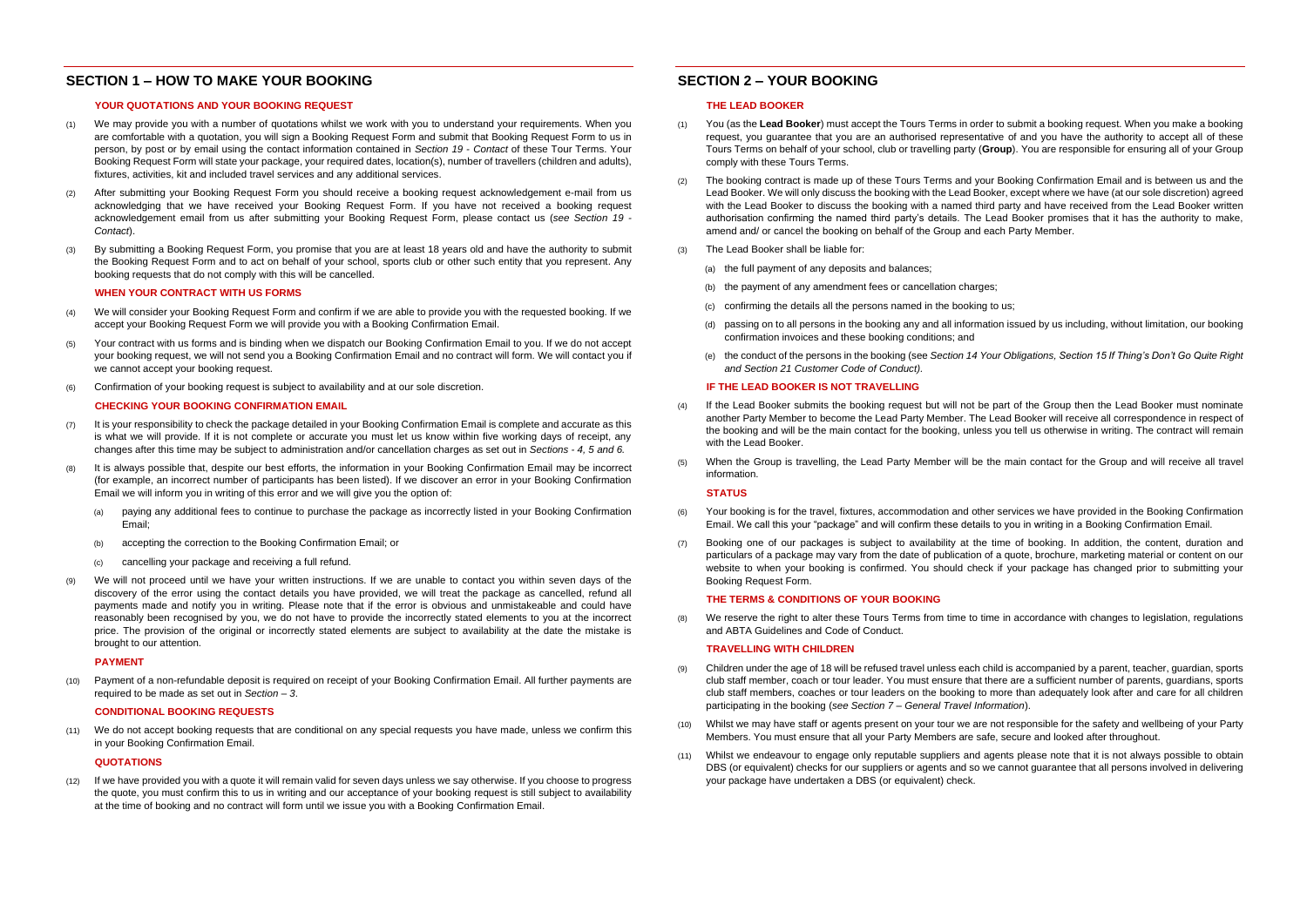# **RISK ASSESSMENT**

(12) It is your responsibility to undertake sufficient risk assessment and analysis to ensure that your package and any additional services that you purchase in relation to your package are safe and appropriate for all Party Members. For the safety of your Group you must follow all advice and guidance that we may issue to you.

### **ADDITIONAL PRODUCTS AND SERVICES**

- Your package includes those products and services confirmed to you in the Booking Confirmation Email. If you purchase additional, upgrades, products and services, they do not form part of your package and will be governed by separate terms and conditions. Please note that a third party's terms and conditions may change from the time of booking their products or services. Unless you book and pay for additional products and services through us we are not responsible for them.
- (14) We do not guarantee that any optional additional service or product mentioned in our brochures, on our websites or elsewhere will be available to book during your tour and/or will operate as advertised as these services are not under our control. They may not be available for various reasons and are strictly subject to availability. Any prices given in advance are indicative only. We will not be liable if you cannot, for whatever reason, book any such additional product or service.

### **TRANSFERRING YOUR BOOKING**

- (15) Your package is not transferable unless we agree otherwise and confirm this in writing. You must not sell, advertise for sale, donate (including charity donations), auction or raffle your package, or any part of it (including any Tickets, entry to excursions etc.), to another person, school, sports club, company or organisation. If you breach this obligation the Ticket issuer may cancel your Tickets and we reserve the right to cancel your booking (without liability to you) and retain your money or refuse to transfer your booking. Nothing in this clause is intended to exclude or limit your statutory rights in relation to your package.
- (16) The Lead Booker may transfer the package to another person (**Transferee**) who satisfies all conditions applicable to the package by giving us reasonable notice of the transfer. Any request for transfer must be made in writing by the Lead Booker and the Lead Booker and the Transferee must sign our transfer of booking form.
- (17) Both the Lead Booker and the Transferee will be responsible for paying all costs incurred by us in respect of the transfer (please see *Sections – 4 and 5*) *and* the Novation charge*.*
- (18) The closer the transfer request is made to the departure date; the more likely certain travel arrangements may not be transferable and could incur a cancellation charge of up to 100% (for example flight tickets).
- (19) If the flights included in your package have been ticketed before the transfer date, it is highly unlikely that the airlines will be able to transfer the ticket to the Transferee. It is likely that there will be a cancellation charge of 100% of the original flight cost, with the Transferee then having to purchase a new flight (subject to availability).
- (20) If Tickets are included in your package, the Ticket issuer's Ticket Terms and Conditions will apply to the transfer of the Tickets included in a package over which we have no control. It may not be possible for the Tickets to be transferred as they have been named (for security purposes) or have already been sent out to the Lead Booker before the transfer date.
- (21) We will advise you at the time of your transfer request any difficulties with the transfer, together with the anticipated costs and charges applicable.

# **SECTION 3 – PAYMENT**

### **PAYMENT OF YOUR PACKAGE**

(1) The price of your package must be paid as set out in your Booking Confirmation Email or, if not set out in your Booking Confirmation Email, in the following instalments:

| Payment                                      | <b>Due Date</b>                                   |
|----------------------------------------------|---------------------------------------------------|
| Non-refundable deposit of<br>£500 per person | When Booking Confirmation<br><b>Email is sent</b> |
| £500 per person                              | Nine months prior to departure                    |
| Remaining balance                            | Four months before your<br>departure date         |

- (2) We will invoice you for the total amount of your booking with your Booking Confirmation Email and confirm the instalments and payment dates.
- (3) If your booking is made less than four months before the date of travel you must pay in full on booking.

#### **NON-REFUNDABLE DEPOSIT**

(4) When you make your booking request you must pay a deposit per person which becomes non-refundable if and when we send you the Booking Confirmation Email.

# **PAYMENT METHODS**

- (5) You may pay by any payment method we make available to you at the time of payment or as set out on our invoice. Available payment methods will be set out on the relevant payment screen or in the payment documentation.
- (6) You must pay us in Pound Sterling. You will be responsible for paying all bank and foreign exchange charges as applicable.

### **LATE AND NON-PAYMENT**

- (7) In the event you are not required to make payment of the deposit at the time of your booking request, should you fail to pay the deposit within five working days or such shorter period as we notify to you from the date of making your booking request, we reserve the right to deem your booking request withdrawn and cancelled.
- (8) If for any reason any payments are not received by us by the due dates, we reserve the right to cancel your booking and levy a cancellation charge as though there had been a cancellation.

### **PRICING**

- (9) We reserve the right to alter the prices of any of the packages provided in any quote, shown in our brochures or on our website.
- You will be advised of the current price of the package that you wish to book before your contract is confirmed. If there is a pricing error, we will contact you before we confirm your booking.

### **WHAT IS NOT INCLUDED IN THE PRICE**

- (11) Your Booking Confirmation Email will specify what is included in the price of your package.
- (12) The following are not included in any package price unless specified and you should budget for these expenses accordingly: Visa applications, United States ESTA application fees, destination airport departure taxes, early check-in, late check-out, inoculations, transport to and from your UK departure point, transport to and from any events, transport to and from the matches, insurance, porterage, car parking, excursions, gratuities, internet access, excess baggage costs, additional baggage, baggage storage, meals, snacks and beverages. This is not an exhaustive list – if it is not in your Booking Confirmation Email it is not included in your package.

### **WHO IS RESPONSIBLE FOR PAYMENT?**

- (13) The Lead Booker is responsible and liable for payment for all Party Members.
- (14) A third party may make payment on behalf of the Lead Booker; however, the contract remains with the Lead Booker regardless of who has made payment.

### **REFUNDS**

(15) If applicable, refunds will only be made to the payment source from which the payment originated.

### **ADDITIONAL NON-REFUNDABLE DEPOSITS**

- (16) Additional non-refundable deposits may be required for upgrades and other non-standard products or services you request from us. Such deposits do not form part of the cancellation terms (*see Section 6 - Cancellation*)*.*
- (17) If required, we will write to you to confirm when and how you will have to pay an additional payment.
- (18) These additional payments may become non-refundable in part or full if we have made commitments to suppliers for those services for which we are unable to receive a full refund or are charged a cancellation fee.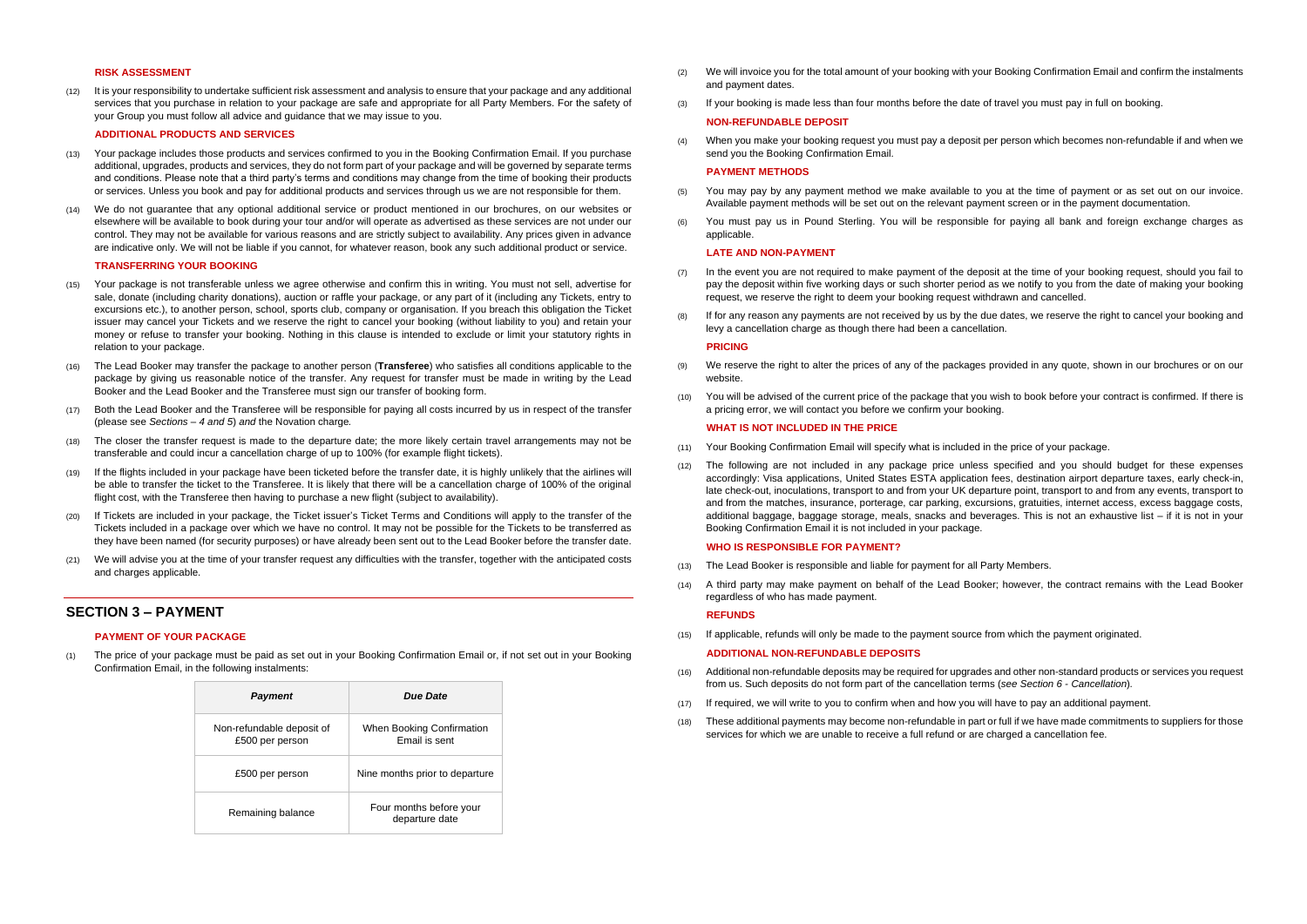# **SECTION 4 – CHARGES**

# **CHARGES**

(1) The total price of the package is inclusive of taxes (except as set out in these Tours Terms). Additional costs and charges that you may be required to pay (which are not included in your booking) are set out in this section.

### **IMMIGRATION DOCUMENTS AND ASSISTANCE**

(2) The total price of the package does not include immigration documents (for example VISAs, ESTA) or any immigration assistance. You will need to pay for these documents and services. We do not provide any immigration assistance.

### **SINGLE ROOM SUPPLEMENT**

- Unless stated otherwise in your Booking Confirmation Email all our rates and charges are calculated on the total occupancy of the room being filled by your Group. All bookings for single room occupancy, (which may include a single bed only) or odd number Group bookings (the total number in your Group is lower than the total occupancy of the rooms booked) will be subject to our Single Room Supplement unless we agree otherwise in writing.
- (4) A Single Room Supplement will be applied if you amend your booking and the total number in your Group is lower than the total occupancy of the rooms booked.

*Example: A Group of four booked two twin rooms. The Lead Booker wishes to amend the booking, reducing the Group to three. As the total number in the Group (3) is lower than the total occupancy of the rooms (4), a Single Room Supplement would be applied in addition to the Change to Package (non-flight) Charge.*

### **POSTAGE/COURIERS**

- (5) The price of your package covers the cost of postage for your documents and merchandise (as applicable) within the UK only (excluding the Scottish Highlands and Scottish Islands where a higher rate may be charged). If you require postage outside the UK or to the Scottish Highlands or Scottish Islands (and we agree to provide this) or special delivery instructions are requested by you, an additional postage/courier charge will be payable by you before the documents and merchandise are sent. We are unable to calculate these charges at the time of your booking request. Please contact us for further information if required.
- (6) If you require postage outside of the United Kingdom (and we agree to provide this subject to you paying the applicable fees), the package(s) may require customs clearance, which may incur delays, tax and 'duty' (customs charges) as perwww.GOV.uk of which you will be responsible to pay. You promise that you will provide all necessary information in order for us to arrange the delivery and such information will be accurate and provided without delay. You consent to us providing the delivery company with your contact information and any other relevant information for the purposes of arranging postage. We are unable to track or recall packages once they have left the UK.
- (7) We will not send any packages until we have received full payment of your Final Balance.
- (8) We do not guarantee that you will receive one package per booking and items may arrive in multiple packages. We cannot guarantee that all packages will arrive at the same time.

#### **DEPARTURE TAXES**

(9) Departure taxes may apply to your package which you will need to pay for separately to your package price.

# **CHARGES TABLE**

The table sets out our charges and fees. Some fees can vary depending on the nature of your request.

| <b>Amendment</b>                    | Charge                           |
|-------------------------------------|----------------------------------|
| Any changes to package (non-flight) | £25 per Party Member per change  |
| <b>Any Flight Amendments</b>        | £150 per Party Member per change |
| Novation                            | £25 per number of Party Members  |

(11) All charges are charged separate to the package contract and are non-refundable. You will be invoiced and required to make 100% payment upfront before your request is confirmed.

# **SECTION 5 – CHANGES TO YOUR BOOKING**

# **YOUR REQUEST TO AMEND YOUR BOOKING**

- (1) If, after you have received your Booking Confirmation Email, you wish to change your travel arrangements in any way, please contact us to discuss your requirements. Please note changes may not always be possible.
- (2) Any request for changes must be made in writing (which shall include email) by the Lead Booker.
- (3) You will be required to pay the relevant charges (as set out in *Section 4 Charges*) if we agree to amend your booking, together with any other increase in price or charge as a result of the amendment. We will confirm the charges and costs in advance of making the amendment.
- (4) You should be aware that the closer to the departure date, the more difficult and costly changes are. You should contact us as soon as possible if you want to consider amending your booking.
- Certain travel arrangements cannot be changed after a reservation has been made. Any amendment to those arrangements could incur a cancellation charge of up to 100%.
- (6) In addition to our charges (see *Section 4 Charges*), suppliers may charge us for making your amendments. If they do, we will pass these charges on to you.
- (7) Amendments to products and services that do not form part of your package will be subject to the terms and conditions applicable to those products and services.

### **ADDITIONAL MEMBERS**

(8) Should you wish to add additional members to your Group please contact us to discuss your requirements. The charges for any additional members may be greater than those of your Group. This is due to the fluctuating costs and availability of our suppliers and therefore we cannot guarantee the prices contained in your booking will apply to any additional members. The inclusion of any additional members shall be subject to our confirmation.

### **IF WE CHANGE YOUR PACKAGE**

- (9) We make arrangements for your package a long time in advance. Given this lead in time we may have to make insignificant changes to your arrangements and we reserve the right to do so at any time. We will advise the Lead Booker of any changes in writing at the earliest possible date.
- (10) If we are constrained by circumstances beyond our control and make a 'major change' to your package or cannot fulfil any special requirements that we have previously accepted, we will inform you as soon as reasonably possible. You will have the choice of either:
	- (a) accepting the change of arrangements; or
	- (b) accepting an offer of alternative arrangements of comparable standard from us if available (we will refund any price difference if the alternative is of a lower value); or
	- (c) cancelling your package and receiving a full refund of all monies paid in respect of your package within 14 days of your cancellation.
- (11) We will inform you of any alternative package we are offering, the period within which you must inform us of your decision, and the consequences of failure to respond within this period. If we do not receive a response within two attempts to contact you about this change, we reserve the right to terminate our contract with you and refund all monies paid.
- (12) If you chose option (c) above, we will refund any money you have paid to us and where you are advised of the change within six weeks of departure, we will pay compensation on the following scale:

| <b>Compensation per Party Member</b> |              |         |           |          |       |
|--------------------------------------|--------------|---------|-----------|----------|-------|
| Period Before<br>Departure (days)    | More than 42 | 29 - 41 | $15 - 28$ | $9 - 14$ | 0 - 8 |
|                                      | <b>NIL</b>   | £10     | £15       | £20      | £25   |

A compensation payment discharges all our liabilities to you and by accepting it, you agree to waive any other rights you may have. If we are otherwise required to pay compensation, the amounts above shall apply.

- (13) If the change is not a 'major change' we will not provide any compensation or refund any expenses or other costs incurred and you will not be entitled to cancel free of charge.
- (14) We will not pay you compensation if we have to cancel or change your travel arrangements in any way because of unavoidable and extraordinary circumstances. These can include, for example, war, riot, industrial dispute (strikes), terrorist activity and its consequences, natural or nuclear disaster, fire, ash clouds, adverse weather conditions, drought, match fixture or scheduling changes, epidemics, pandemics and unavoidable technical problems with transport.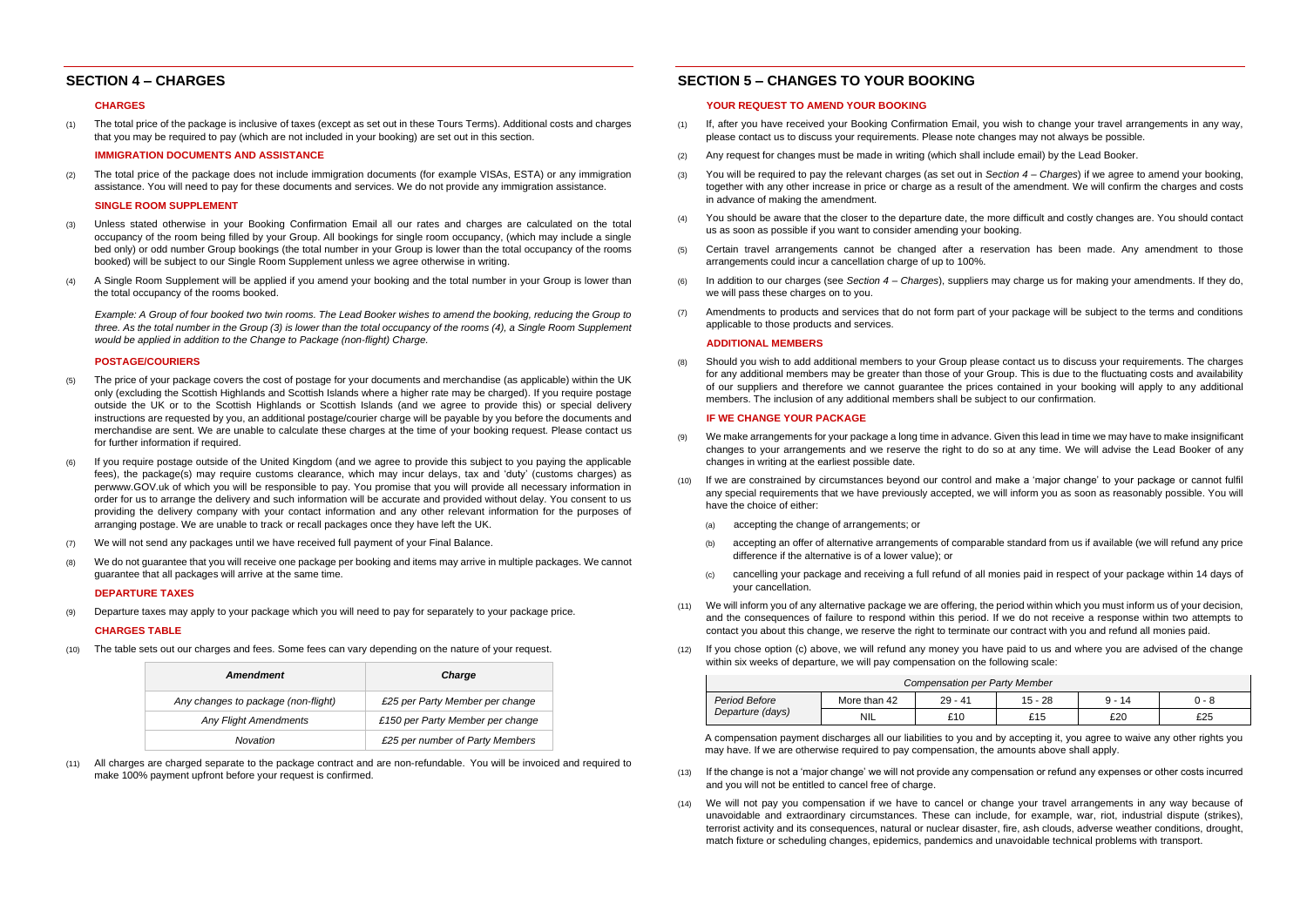- (15) Changes to events, additional services and excursions will be separate to your package and will not require us to pay you compensation.
- (16) A major change before departure includes a change of:
	- (a) UK departure airport (excluding a change of London airports); or
	- (b) Outbound departure time or overall length of your holiday of 12 or more hours on a package of 14 days duration, or 24 or more hours on a package of 21 days duration (this only applies once we have confirmed your final itinerary to you specifying your flight details).
- (17) A major change does not include a change:
	- (a) of travel service provider;
	- (b) of the type/method of transportation (for example, flight to train, coach to train, coach to plane and vice versa);
	- (c) of carriers and any change to a departure airport where in the same locality (for example London City, London Gatwick, London Heathrow, London Luton, London Stansted and London Southend);
	- (d) to, or cancellation of, an event you are attending;
	- (e) to, or cancellation of, matches or fixtures which you and your Group are due to participate in;
	- (f) to match venues for a match which you are due to attend;
	- (g) to scheduled match dates and times to which we are providing Tickets;
	- (h) to additional elements such as excursions; or
	- (i) of accommodation if the new accommodation is of the same or a higher standard.

# **SECTION 6 – CANCELLATION**

### **IF YOU CANCEL YOUR PACKAGE**

- (1) You may cancel your package at any time prior to the start of your tour subject to the cancellation charges set out below.
- (2) A cancellation can only be accepted in writing from the Lead Booker and is only effective from the date it is received in our offices.
- (3) Since we incur costs in cancelling your package arrangements:
	- (a) we will retain all non-refundable deposits you have already paid us; and
	- (b) where the non-refundable deposit you have paid is less than the cancellation charge; you will be required to pay the difference as well as any other costs which we are committed to with our suppliers for your booking that are nonrefundable before the date of cancellation.
- (4) The following scale of cancellation charges will apply:

| Time Before Departure (Days)                                    | 180     | $180 - 85$ | $84 - 56$ | $55 - 42$ | $43 - 28$ | 27 or less |
|-----------------------------------------------------------------|---------|------------|-----------|-----------|-----------|------------|
| Cancellation charge as a<br>percentage of total package<br>cost | Deposit | 25%        | 50%       | 70%       | 90%       | 100%       |

- (5) The cancellation charges or retention set out will be applied regardless of the reason for cancellation. However, if the reason for your cancellation is covered under the terms of your insurance policy, you may be able to reclaim these charges from your insurer.
- (6) At minimum, your non-refundable deposit(s) and cancellation charges will be retained to cover the costs of the sale to you and subsequent re-sale (if possible). These are a genuine pre-estimate of our losses incurred due to your cancellation and it is irrelevant whether we re-sell your package or not. Please note, if special arrangements have been specifically made for you, the cancellation charges will be higher as our losses will also increase due to the bespoke nature of the special arrangements and the likely impossibility of resale. Please note we are not required to re-sell your cancelled package. If you have cancelled your package and you are owed a refund, you will receive this within 14 days after the date we confirm the cancellation.

### **CANCELLATION AND UNAVOIDABLE AND EXTRAORDINARY CIRCUMSTANCES**

(7) You may cancel your booking without paying cancellation charges if the performance of your package, or the carriage of Party Members to your destination, is significantly affected by unavoidable and extraordinary circumstances at the destination of your package or within its immediate vicinity. In such circumstances, we will arrange for your booking to be terminated and for you to receive a full refund. We will observe advice provided by the UK Foreign, Commonwealth & Development Office.

# **CANCELLATIONS AND CHANGES FOR NON-REFUNDABLE AMENDMENTS**

- When you opt for upgrades, make bespoke travel arrangements or other special arrangements we may commit money on your behalf with the end supplier. Often the end supplier will require us to pay a non-refundable deposit and balance payments to secure these. If you cancel a package and we cannot recover the monies from the end supplier for these arrangements we will charge this amount to you or deduct this from any refund in addition to the cancellation charges set out in the relevant terms applicable to that additional element. Cancellations for events and other additional products or services are dealt with in the relevant additional product or service terms.
- If you are required to pay for any amendment to your package and we require payment for that amendment in full at the time of amendment, that payment will be a non-refundable deposit and the scale of cancellation charges above will not apply.

*Example: The package cost for 10 people is £25,000. The Lead Booker requests an amendment to the flights in the package. The Lead Booker is informed that the amendment is non-refundable and will require payment in full of £5,000 for the flight and £1,500 administration charge. The Lead Booker has paid £30,000 and a £1,500 administration charge. 50 days before travel, the Lead Booker wishes to cancel the booking. The Lead Booker will receive £12,500 (being 50% of the package costs). We will retain £17,500 being 50% of the package costs, 100% of the non-refundable amendment and the £1,500 administration charge.*

(10) If you wish to change the flights included in your package and they have been ticketed before the date you make your request to change the flights, it is highly unlikely that the airlines will be able to transfer or amend the flight. It is likely that there will be a cancellation charge of 100% of the original flight cost, with you then having to purchase the new flight (subject to availability). See *Section 11 – Flights* for more information on ticketing of flights.

### **CANCELLATION OF A PARTY MEMBER ONLY**

- (11) If you wish to cancel part of the package for some Party Members within your Group but the remainder of the Group still intends to travel, then the cancellation charges will apply as above but in relation to the pro rata total package cost attributed to those Party Members. If this change creates an odd number within your Group then you will have to pay the Single Room Supplement (see *Section 4* – *Charges*).
- (12) A part cancellation may result in an increase in price payable for the remaining Party Members.
- (13) If a Party Member cancellation brings the total number of people in the booking below the minimum number required to qualify for any discount in price or a concession for any accompanying adults, the total price of your Package and concessions may be adjusted accordingly.

### **NON-USE OF SERVICES**

If you choose not to receive part of the services you have booked or you finish your tour part way through you will not be entitled to a refund for the products and services that you do not utilise.

# **IF WE CANCEL YOUR PACKAGE**

- (15) We reserve the right to cancel your booking. We will not cancel your travel arrangements after your Final Balance payment, except:
	- (a) for unavoidable and extraordinary circumstance;
	- (b) for failure by you to pay any instalment by the due date or the Final Balance; or
	- (c) if you are in serious breach of these Tours Terms (for example the Ticket Terms and Conditions or *Section 21 Customer Coad of Conduct*); or
	- if the minimum number required for the package to go ahead hasn't been reached.

Unavoidable and extraordinary circumstances means a situation beyond our control, the consequences of which could not have been avoided even if all reasonable measures had been taken.

The minimum number required will be provided to you in the quote and as set out in the Booking Confirmation Email, along with the time limit for us to tell you if the package has to be cancelled.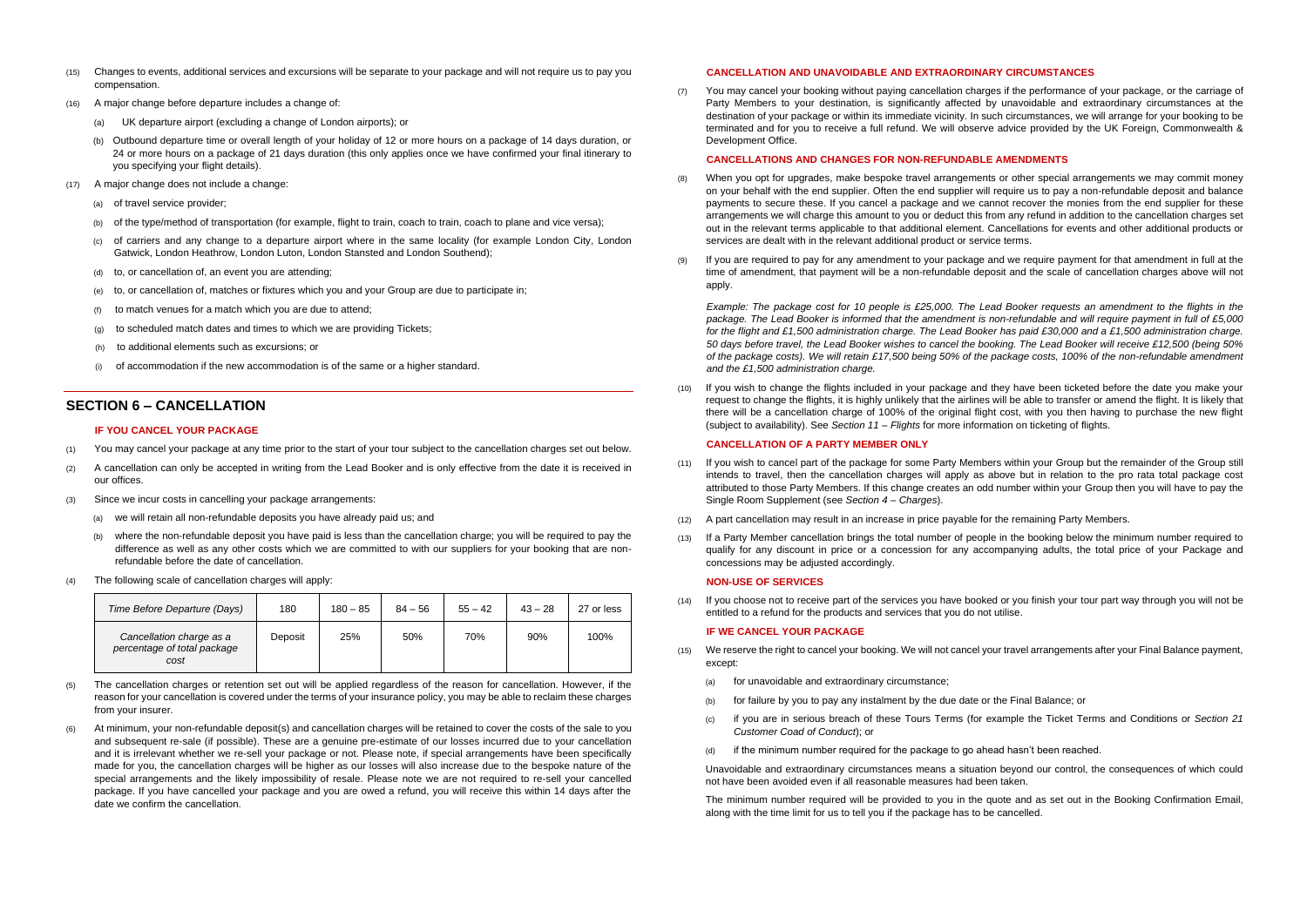- (16) If we cancel your package (other than for non-payment of your package instalments or for a serious breach of these Tours Terms, for example a breach of *Section 21 - Customer Code of Conduct*), you can accept an offer of an alternative package of comparable standard from us, if available, (we will refund any price difference if the alternative is of a lower value) or you may have a refund of all monies paid.
- (17) If it is necessary to cancel your travel arrangements, other than for reasons outside of our control or your failure to pay, we will pay to you compensation equivalent to the relevant level set out as follows:

| Number of days before departure<br>we notify you of cancellation | More than 56 days | 55 - 43 days | 42 - 21 davs | 20 - 8 days | 7 - 0 davs |
|------------------------------------------------------------------|-------------------|--------------|--------------|-------------|------------|
| Amount of compensation per full<br>paying Party Member           | £0                | £10          | £20          | £30         | £40        |

(18) If we cancel your package because you are in serious breach of these Package Terms (for example the Ticket Terms and Conditions or *Section 21 – Customer Code of Conduct*), the contract with us will terminate immediately and we will have no further responsibility or liability to you.

# **SECTION 7 – GENERAL TRAVEL INFORMATION**

# **ACCESSIBLE TRAVEL & SPECIAL REQUIREMENTS**

- (1) Everyone is welcome to travel with us but we will need to know if you require any assistance on flights, at accommodation, stadia, event venues or on travel services, have reduced mobility or have a medical condition that might affect your ability to travel with us.
- (2) Due to the nature of attending a sports tour and sporting events at large stadia, there may be considerable walks, queuing, extended travel time, limited space and other practicalities associated with large crowds of people. Distance between parking areas or local transportation and stadiums may not be known prior to the event. If you have concerns as to whether this is suitable for any of your Group, please contact us.
- (3) Please contact us to discuss your requirements if you believe any Party Member has any medical condition or disability that may affect active participation in the package activities.
- (4) You must let us know about your special requirements when you make your booking request so that we can make arrangements with our suppliers.
- (5) Special requirements are not always possible, are subject to availability and may incur additional charges. If we reasonably feel unable to properly accommodate the special requirements of the person concerned, we reserve the right to inform you of this. You may be required to complete a questionnaire or provide further information promptly on our request.

### **FOREIGN, COMMONWEALTH & DEVELOPMENT OFFICE (FCDO) TRAVEL ADVICE**

(6) If you are travelling outside of Great Britain, we advise you to regularly check the FCDO travel advice before you depart. The FCDO provides specific advice about most destinations around the world. This can be viewed at [www.gov.uk/knowbeforeyougo.](http://www.gov.uk/knowbeforeyougo)

### **PASSPORT, VISA AND HEALTH REQUIREMENTS**

- (7) It is the Lead Booker's responsibility to check that the Group:
	- (a) are in possession of valid passports and any appropriate visas. You should check passport and visa requirements well in advance, particularly if you are a non-British passport holder (*see Section 4 – Charges*). Any charges, fines etc., that may be levied by authorities in the UK or overseas for non-compliance of regulations in this area will be recharged to the Lead Booker;
	- (b) have checked with a medical professional well in advance of your departure date that you and your Group are fit to travel and which vaccinations or inoculations are advisable for the chosen destination. Please see www.fitfortravel.nhs.uk and www.travelhealthpro.org.uk; and
	- (c) have checked the National Travel Health Network and Centre and NHS Choices advice about travelling with medicines and contact the embassy, high commission or consulate of the countries your Group are travelling to if you or your Group need more information. Please se[e https://www.gov.uk/guidance/foreign-travel-checklist#before](https://www.gov.uk/guidance/foreign-travel-checklist#before-you-go)[you-go.](https://www.gov.uk/guidance/foreign-travel-checklist#before-you-go)
- (8) Medication and medical equipment may need to be declared in advance to local customs authorities. You may be required to package medication and medical equipment in accordance with local customs and authorities and may be required to present a letter from a doctor or a copy of a prescription to allow you to bring medication or medical equipment into the

country. It is your responsibility to check if any such restrictions apply to any medication or medical equipment you intend to travel with.

- (9) Where your flight includes transit through another country, you will be required to comply with that country's entry requirements. Where your travel itinerary includes a stop-over/stay abroad you may need to obtain and pay for a VISA (or equivalent immigration papers prior to departure) (*see Section 4 – Charges*). Please review the [www.gov.uk/knowbeforeyougo](http://www.gov.uk/knowbeforeyougo) for further information on countries' entry requirements.
- We do not accept any responsibility or liability if any Party Member cannot travel because they have not complied with any travel, passport, visa, vaccination, testing or immigration requirements or are not in possession of necessary travel documentation (including, without limitation, vaccination certificates, testing kits and any other required documentation).
- (11) Most countries now require passports to be valid for at least 6 months after your return date. If your passport is in its final year from date of issue, you should check with the Embassy of the country you are visiting.
- (12) Passport, visa and health requirements change on a regular basis and you must therefore continually check and monitor the requirements up to your date of return, both in regard to the countries to which you are travelling to or through, and any requirements on your return to the UK.
- (13) You agree to reimburse us in relation to any fines or other losses which we incur as a result of your failure to comply with any such requirements.

### **ARRIVALS**

(14) Customs/border patrol restrict what you can bring into a country on arrival and carry out inspections at the borders. Please review th[e www.gov.uk/knowbeforeyougo](http://www.gov.uk/knowbeforeyougo) for further information on customs requirements.

## **TRAVELLING WITH CHILDREN**

- (15) Each travel service provider operates different rules regarding children and you must ensure compliance with these rules.
- (16) It is advised that children travel in a travel seat appropriate to their age. You are responsible for providing and fitting the seat yourself. Whilst a child travel seat is recommended it may not always possible to fit these on some of transport providers' services.
- (17) Any child travel seat that is left on a vehicle is left at your risk. We shall not have any liability to you for any loss or damage to a child travel seat that was left on a vehicle.

### **LOST PROPERTY AND LEFT BELONGINGS**

- (18) You take luggage and valuables at your own risk and we shall not be liable for any of your personal property being lost, stolen or damaged.
- (19) We are not obliged to return to accommodation, travel services, events or excursions used by the Party Members to collect personal belongings left behind by you or any Party Member. Accommodation, travel, event and excursion providers are not obliged to hold or return lost property. Any assistance with the return of lost property by either us or the providers may incur additional charges.

# **SECTION 8 - TRAVEL INSURANCE**

### **TRAVELLING WITH US**

- (1) We consider adequate travel insurance with a reputable insurance company to be essential and as such we make it a condition of our contract with you. Your travel insurance should cover the cost of cancellation, medical expenses, loss of luggage or money, personal liability claims, participation in sports, sports equipment, costs of assistance (including repatriation) in the event of accident, injury, illness (including full Covid-19 cover) or death.
- (2) You promise and undertake on behalf of yourself and each Party Member of your Group to:
	- (a) arrange holiday insurance;
	- (b) not hold us responsible for any costs incurred by any Party Member of your party due to your (or their) failure to take out adequate insurance; and
	- (c) indemnify us for any costs incurred by any Party Member of your party due to your (or each Party Member of your party's) failure to take out adequate insurance.
- (3) Confirmation of the above in no way limits or excludes your statutory rights or limits the legal obligation owed to you where the providers of your holiday/travel arrangements (such as an airline or accommodation provider) are at fault. By booking a tour with us you agree to the indemnity detailed above and detailed on the Insurance Indemnity Form during the booking process.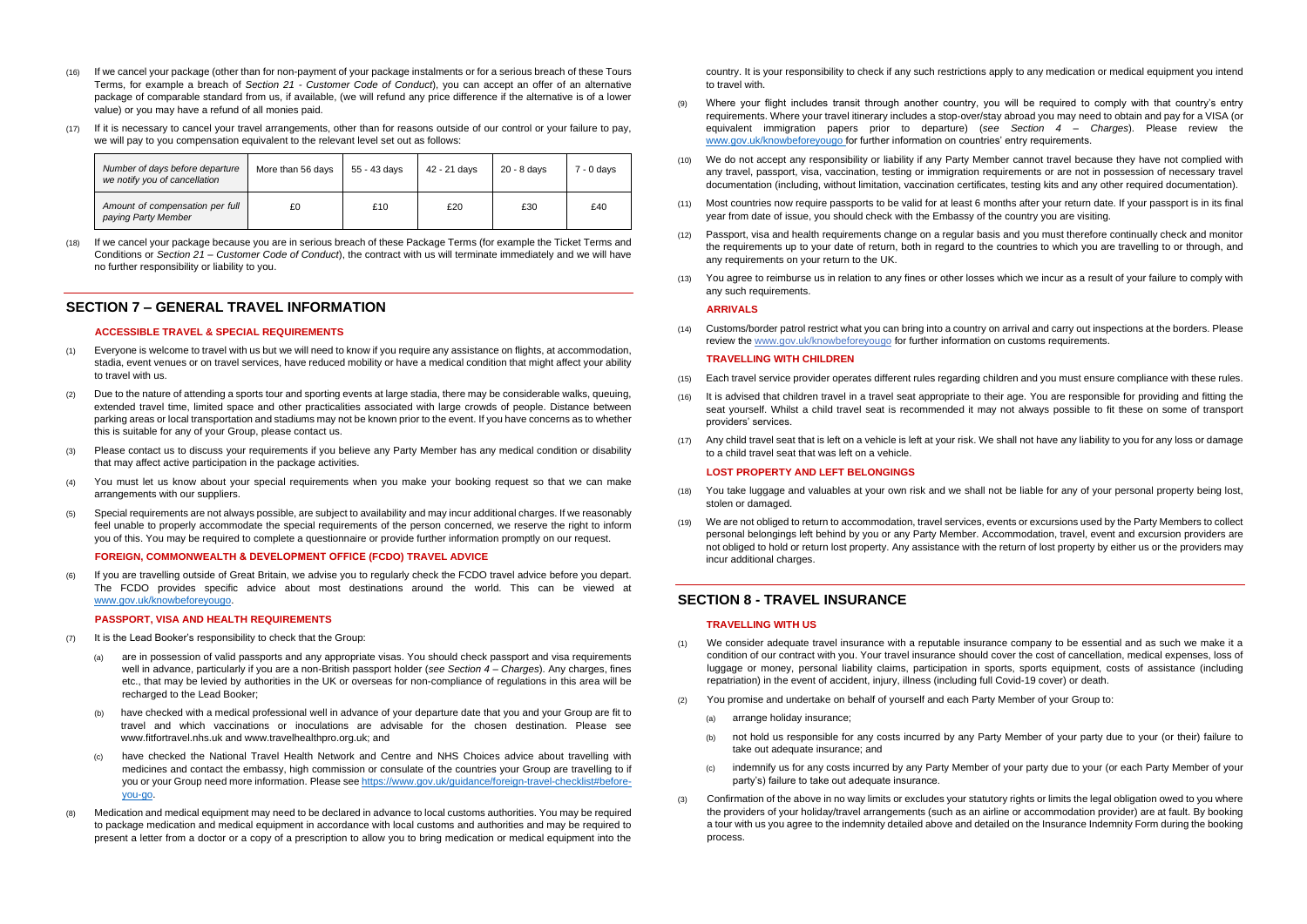- (4) Generally, most insurance policies apply limits and exclusions based on the cost of the package and your time spent abroad in any one year. It is your responsibility to check that you have adequate cover under your policy.
- (5) In addition, it is your responsibility to make sure there are no exclusion clauses within your policy relating to the activities or excursions to be undertaken during the package.
- (6) It is your choice but we recommend that you obtain travel insurance as soon as you can after your booking is confirmed as most travel insurance policies will provide coverage for cancellation and other events prior to your travel date.
- (7) All comments about insurance are intended to be general and not to amount to regulated financial advice or recommendation. If you are in doubt you should speak to your insurance broker/provider.

# **SECTION 9 – INCLUSIONS & EXTRAS**

#### **EVENTS**

(1) If entry into one of our events (physical or virtual) is included in your Booking Confirmation Email we will confirm the details of your attendance and the event inclusions in your final itinerary or event documentation.

## **TERMS RELATING TO ALL EVENTS**

- (2) We or our service providers may refuse entry or exercise the right of ejection if you or a Party Member are deemed to be behaving inappropriately (including but not limited to aggressive behaviour and drunken behaviour) and/or failing to follow instructions.
- (3) If we are prevented from holding the event for reasons outside of our control then no refund will be payable.
- (4) At our events we may be fortunate to gain privileged access to celebrities, coaches, athletes or players who we ask to speak openly and freely to provide you with an enhanced insight and experience. In order to provide an environment where our celebrities, coaches and players feel comfortable to speak freely, we ask you to refrain from recording (audio and/or visual) and/or publicly disseminating any part of our event. Still photography is permitted for physical events only.
- (5) The celebrities, coaches and players in attendance at an event are at our complete discretion and you acknowledge that those persons advertised as being in attendance at an event may change at short notice. In addition, the date, time and venue and/or virtual platform of an event may change due to reasons outside of our control. We will not be liable for the cost of any arrangements you have made which you no longer require.
- (6) Celebrities, coaches or players in attendance at the event have the freedom to express their own views and opinions. You acknowledge that the views and opinions expressed are not necessarily a representation of the views and opinions of us or our commercial partners.
- (7) We have no control over the language or experiences expressed by the celebrities, coaches or players in attendance at the event. Adult language may be used at our events which may not be suitable for children.
- (8) Photographers and film makers will be in attendance at the event and may capture your image. It is a condition of entry/ access into the event that you and your Group consent to use and publication of your image and likeness by us for any purpose we see fit (including marketing purposes).

### **ADDITIONAL TERMS RELATING TO PHYSICAL EVENTS**

- Your Group will be required to comply with the venue operator's terms of entry which will include policies on acceptable behaviour. If you are unable or choose not to attend the event there is no refund or cash alternative available. Your right to enter the event is not transferable and is at our discretion.
- Transport to and from the event is your own responsibility and is not provided as part of any package unless otherwise stated in your Booking Confirmation Email and/or itinerary.
- (11) Where provided, food and drinks are allocated based on the number of attendees, however items may run out. Food and drinks may not be removed from our events.
- (12) Unless stated in your travel documentation, there is no reserved seating for you or your Group at our events and seats are given on a first come basis. Although we aim to ensure there is adequate seating, due to the nature of some events you may be required to stand. At the discretion of the organiser some seating may be reserved.

### **ADDITIONAL TERMS RELATING TO VIRTUAL EVENTS**

- (13) We will inform you by email as to how and when to access the virtual event and the hardware and software requirements in order to access the event.
- (14) It is your responsibility to ensure that you have adequate technology in order to access the virtual event and we will not be liable for any costs associated with doing so.

(15) We may have to suspend the virtual event to deal with technical problems or make minor technical changes.

# **ENTRY INTO ATTRACTIONS**

- (16) If your package includes admission tickets for an attraction, day out, performance or show, such tickets will be subject to the ticket issuer's terms and conditions in addition to the venue's terms of entry.
- Once tickets are sent to you these cannot be replaced if lost, stolen, damaged or defaced after delivery.
- There are no cash refunds available if you do not use your admission tickets.

#### **MERCHANDISE**

- (19) Where your package includes merchandise, you will be required to submit sizing choices for you and your Group at the point that you purchase your package or at a later date.
- (20) Please note that sizing varies between providers. We will provide sizing guides where available, but these are for information purposes only. We will endeavour to provide the nearest size if your size is not available. Merchandise sizes are subject to availability. Once selected it will not be possible to change your selected size. Some items of merchandise may only be available in unisex sizes. Women may be given men's sizes if the equivalent woman's size is unavailable.
- (21) If you require children sizes you must make this known to us at the time you place your booking. We will endeavour to provide children sizes but this will be subject to availability.
- (22) You acknowledge that where merchandise is provided as part of your package, items provided in children's, men's and women's merchandise packs may differ.
- (23) We will not accept requests to return or exchange items of merchandise. The exception to this is where the item is faulty and/or damaged. In this instance where the fault/damage is proven to be genuine we will provide you with a replacement/repair for the faulty/damaged item at our cost. You will be responsible for returning the item to us. We will reimburse your reasonable costs of returning the faulty item to us.
- (24) If you cancel your package before we provide you with the merchandise forming part of your package, you will not receive that merchandise, and this shall not alter or affect the cancellation charges payable by you.

# **EXCURSIONS**

- (25) If your Booking Confirmation Email includes trips or activities, other than participation in the match fixtures, (**Excursion(s)**) the terms of this clause will apply. If you book your own excursions (i.e. not paying us for them) either before you depart or whilst you are away we will have no responsibility to you for them and do not accept any liability if things go wrong.
- (26) We use reasonable skill and care to select suitable excursion providers for you but exclude all other warranties insofar as we are legally allowed to do so.
- (27) Our liability to you for any loss you suffer as a result of our breach of these terms or participating in an Excursion shall be limited to the cost to us of your Excursion. These limitations do not apply to death or personal injury caused by our negligence or losses you suffer as a result of our fraud.
- (28) For any excursion that you book that has separate terms and conditions, a separate contract is formed and does not form part of your package. If you book excursions independently, we are not responsible for the provision of the excursion or for anything that happens during the course of the provision of the services by the excursion operator.
- (29) All personal possessions (for example your camera) taken on Excursions are at your own risk and we shall not be responsible if they are damaged or lost.
- (30) The description of the Excursion we have published via our website, or our excursion brochure, or detailed in our Booking Confirmation Email is based on information provided to us by the Excursion provider. As such we do not take responsibility if this description is inaccurate or the Excursion is subsequently altered by your provider.
- (31) The Excursion provider is responsible for delivery of all parts of an Excursion (excluding transfers to and from the hotel if any) and you should check what is included (for example meals may be extra). It is possible that the content or format of an Excursion may change slightly during the period between booking and the date on which you are due to participate in the Excursion. Inclement weather may also result in itinerary changes for which there are no refunds available.
- (32) You must check with your insurance provider as to whether the policy you hold provides adequate cover for the Excursions included in your package.
- (33) Some Excursion providers may provide you with the opportunity to purchase gifts or additional activities, these will be purchased at your discretion and risk and are not included in the cost of your Excursion.
- We do not discriminate between who is permitted on Excursions but your local Excursion provider may require you to be of a certain age, health, height or weight for health and safety purposes. If you ignore these requirements you may be stopped from taking part in the Excursion by the provider and may not receive a refund.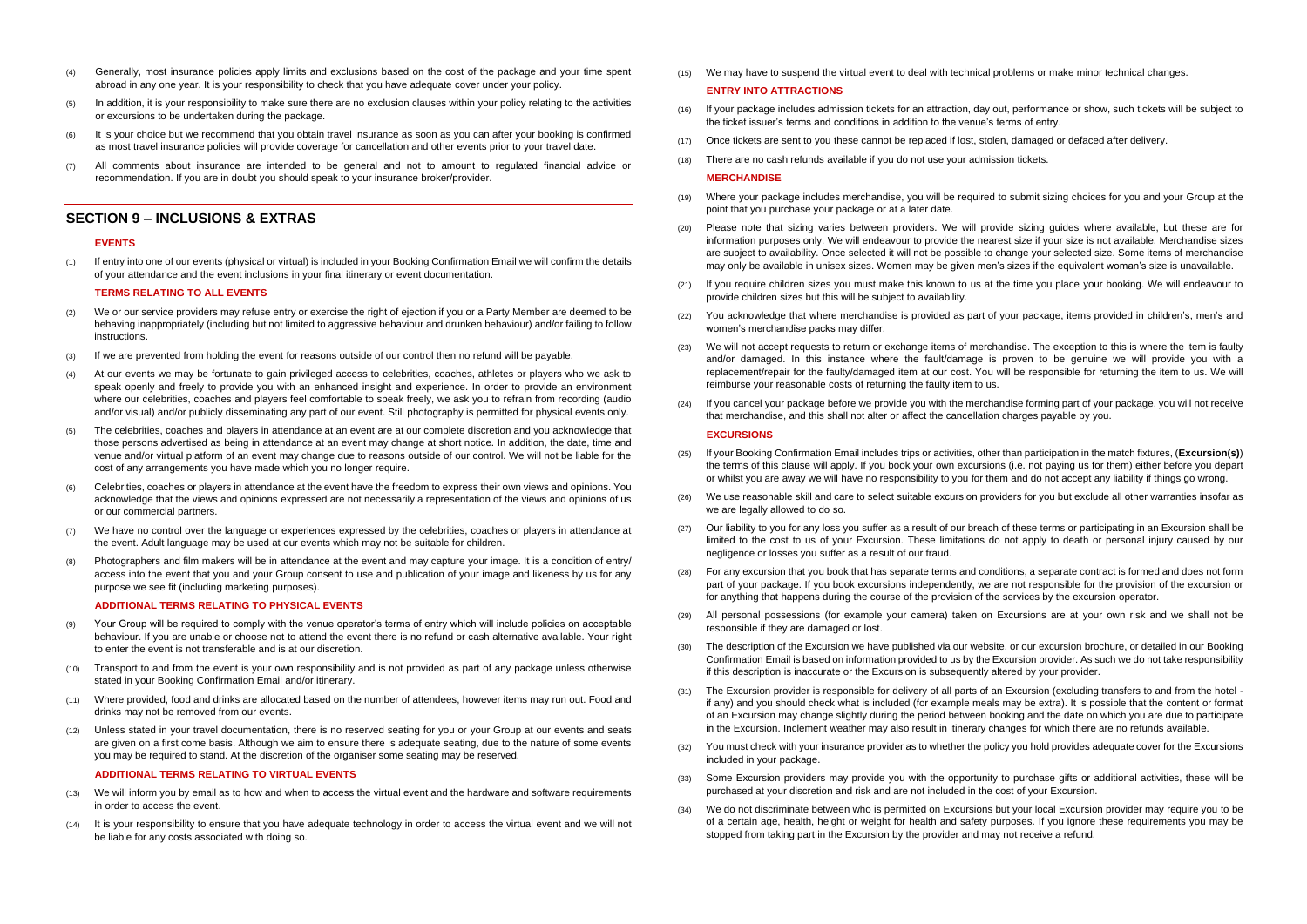- (35) If you decide to cancel an Excursion or you fail to show up at the required time then you will not receive a refund. If the reason for cancellation is covered by your insurance policy, you may be able to claim a refund of your cancellation charges from the insurance company.
- (36) Cancellation of a particular Excursion does not cancel any other part of your package, any other Excursion(s) or contracts for goods or services you have with us. Cancellation of, or changes to, an Excursion by us do not represent a change to your overall package.
- (37) If unforeseen or uncontrollable circumstances occur, such as natural disasters or inclement weather, we reserve the right to cancel or alter all or any part of any Excursion on your behalf. If we cancel an Excursion for any reason we will refund the cost of the Excursion only.
- (38) If you have a complaint about an Excursion you should raise this at the time with the Excursion provider and our representatives. If the complaint cannot be resolved to your satisfaction then please put it in writing to as soon as possible to: England Sports Tours, Carter Court, 8 Davy Way, Quedgeley, Gloucester, GL2 2DE.

#### **FIXTURES**

- (39) Where your travel package includes the playing of sporting fixtures, your opponents will be confirmed to you prior to departure. You acknowledge that you have been provided with sufficient information to agree that the opponents are of a suitable standard and grade for your group to play against. If prior to a fixture you decide to withdraw your team from a fixture no refunds shall be paid in relation to such fixture.
- (40) As we do not control the teams you will be playing against you acknowledge that the opponents may change or withdraw from a fixture at short notice. If they do this we will use reasonable endeavours to organise a replacement fixture but do not guarantee this will be possible. We shall refund an amount to you equivalent to the cost to us of the fixture but shall not be liable to you in any other way whatsoever for cancellation of a fixture that is beyond our reasonable control.
- (41) Where your package includes a festival or tournament each match in the festival or tournament will be considered a fixture as confirmed in your Booking Confirmation Email. Should you decide to decline or cancel your entry into a festival or tournament, and we are subsequently unable to replace these fixtures, you will not be due a refund and we shall not be liable to you in any way whatsoever for cancellation of these fixtures.
- (42) Where your travel package includes a training session this will be held at a non-exclusive location open to the public, without changing or any other facilities unless we say otherwise in our Booking Confirmation Email.
- (43) If it is specified on your Booking Confirmation Email that 'medical assistance' will be provided at each fixture then this will mean as a minimum that a St John's First Aider or equivalent will be on hand. If it is not specified this will be your responsibility.
- (44) The governing body of a sport in a particular country may require a licence or consent to be granted before a match fixture can take place. We will send you all the necessary information for you to apply for such a licence but do not guarantee that this will be granted. We reserve the right to pass on the application or licence fee to you which you agree to pay.
- (45) If you borrow or hire training equipment whilst at your destination you do so at your own risk and we are not responsible for the use of such equipment. If you take your own equipment to your travel destination you will have to pay the additional baggage costs unless otherwise stated in your Booking Confirmation Email.
- It is your responsibility to check that the insurance provided covers you and your group for participation in the sports and activities that have been listed in your Booking Confirmation Email.

#### **POST MATCH FUNCTIONS**

(47) If post match functions are included in your Booking Confirmation Email we will confirm the details of your attendance in your final itinerary. We will provide some food and non-alcoholic drink for you at these events but make no promise as to how much. You will be required to comply with the venue operator's terms of entry which will include policies as to the supply of alcohol. If you are unable or choose not to attend an after match function there is no refund or cash alternative available.

#### **BILLETING**

- (48) If you have decided to include billeting as part of your tour, this is something that is to be arranged directly by you and the host school or club. We will be responsible for arranging your fixtures only with a specified host school or club, and at this point we can introduce you to the appropriate host school or club member for you to make the necessary arrangements and safety checks.
- (49) If you undertake billeting with a third party then this is at your own risk and you should undertake your own checks to ensure that the billeting meets your requirements, risk assessments and is safe to use. If any of your billeting falls through and you require us to provide alternative accommodation and/or meals then this will be subject to the payment of any additional costs for such accommodation and/or meals which must be agreed at the time.

### **SPECIAL REQUIREMENTS AND ACCESSIBLE TRAVEL**

- (50) Please let us know as soon as possible if you have any specific dietary requirements and we will liaise with our suppliers and confirm to you the arrangements available. We are not liable for the supplier's ability to cater for special dietary requirements. Any special dietary requests may incur additional charges.
- Please let us know as soon as possible if you require any assistance to travel for example if you require wheelchair access and we will liaise with our suppliers and confirm to you the arrangements available. We will try to meet your special requirements however these are not always possible, are subject to availability and may incur additional charges.

# **SECTION 10 – ACCOMMODATION**

#### **ACCOMMODATION RATING**

- (1) You acknowledge that you have been provided with sufficient information to make an assessment as to whether your accommodation is suitable for your needs, irrespective of how we have classified it. You should not rely on our and/or local classification systems to infer facilities and standards of the accommodation.
- (2) All photographs for accommodation used and information provided are for the purposes of illustration only and should not be taken to be literal representations of actual facilities, accommodations or services offered unless otherwise advised. Such information and photographs are provided to us by the accommodation service providers therefore we cannot guarantee their completeness or accuracy.

### **ACCOMMODATION TERMS OF OCCUPANCY**

(3) Our accommodation providers will have terms of occupancy that you will be required to accept when you check-in. These are often available on the accommodation provider's website. These may be updated from time to time and you must agree to the terms of occupancy.

### **ROOM TYPE AND CONFIGURATION**

Your room type and configuration will be specified in your Booking Confirmation Email but you acknowledge that we or an accommodation provider can change this at our/ their discretion and at short notice. As the accommodation provider reserves this right in our contract with them and we do not have control over this we shall not be liable to you for any changes to your room type or configuration that are imposed on us.

### **YOUR ACCOMMODATION**

- (5) Your accommodation will be listed in your Booking Confirmation Email unless you have booked a package with unnamed accommodation, in which case your accommodation will be confirmed to you prior to departure.
- (6) The following are not included in any package price unless specified and you should budget for these expenses accordingly early check-in, porterage, late check-out, storage charge, any room service, mini bar purchases, internet access, telephone charges, pay-tv services, spa and pool access, parking, food or beverage (unless breakfast is included) or any other service charges. This means your Group must settle all bills for additional purchases before you leave.
- (7) Please note that not all accommodation will have dining areas, bars, room service, Wi-Fi/internet access, spa, fitness and swimming facilities, safes (in rooms or on site for the secure storage of belongings are not a confirmed facility) or other services.
- (8) Please note that not all accommodation types will provide cleaning services to rooms on a daily basis, including but not limited to change of towels and toiletry refreshment.
- (9) You acknowledge that we have no control over the design, layout, floor allocation and views of the rooms provided as part of your package therefore we cannot guarantee any specific requests can be met.

## **CHECK-IN AND CHECK-OUT**

- (10) Our accommodation providers may request you to provide a credit card on check-in for pre-authorisation or providing a cash bond for guaranteeing additional spending.
- (11) Individual check-in and check-out times will be confirmed in your final itinerary or supporting documents. Group check-in times may differ to individual check-in times and those displayed on the accommodation websites.
- (12) We cannot guarantee that all accommodation will be available to check into upon your arrival.

### **LOYALTY SCHEMES**

(13) It may not be possible to use loyalty cards or member schemes in connection with the accommodation. Accommodation may not be deemed to be eligible in accordance with the relevant scheme's rules meaning that awards, points or similar may not accrue in connection with the stay.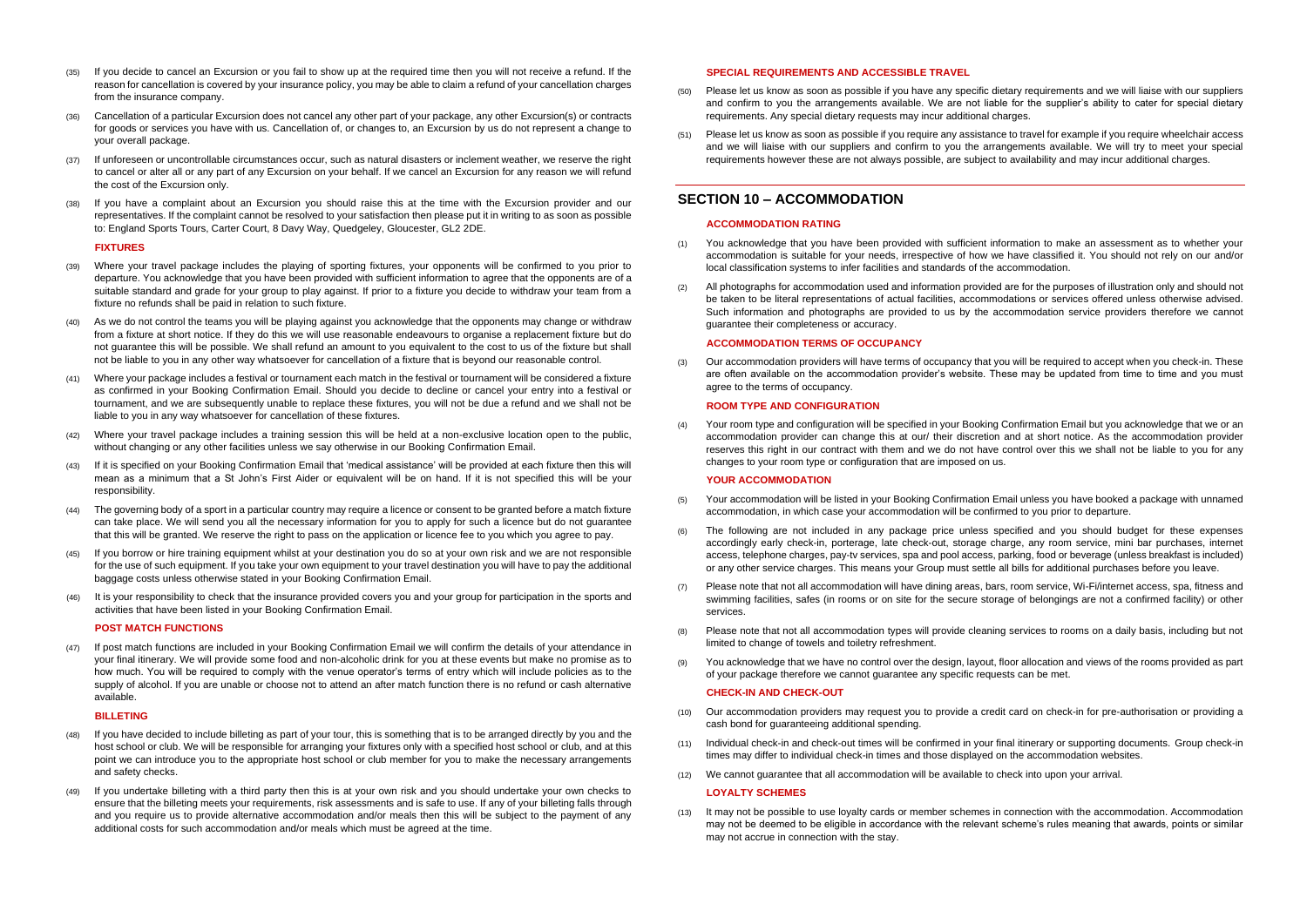### **BREAKFAST**

- (14) Breakfast (if provided) will be confirmed in your Booking Confirmation Email. The format, style and content of breakfast is at the accommodation providers' discretion, as such it may not be a traditional 'English breakfast'.
- (15) Breakfast (if provided) will be the standard breakfast supplied by the accommodation provider and as such it will not include the cost of all the items detailed on the breakfast menu.

### **SPECIAL REQUIREMENTS AND ACCESSIBLE TRAVEL**

- (16) Please let us know as soon as possible if you have any specific dietary requirements and we will liaise with our suppliers and confirm to you the arrangements available We are not liable for the supplier's ability to cater for special dietary requirements. Please note any special dietary requests may incur additional charges.
- (17) Please let us know as soon as possible if you require any assistance to travel for example if you require wheelchair access and we will liaise with our suppliers and confirm to you the arrangements available. We will try to meet your special requirements however these are not always possible, are subject to availability and may incur additional charges.

### **USE OF THE ACCOMMODATION**

- (18) Accommodation must be used by the Party Members named in your booking. You must not allow other people to stay in your room(s). You are not permitted to change the room names at check-in and any room name change requests must be made to us prior to your date of travel and will incur a package amendment charge (*see Section 4 – Charges*).
- (19) All children under 18 years of age staying at accommodation must be accompanied by a parent, teacher, guardian, sports club staff member, coach or tour leader and must be supervised at all times.
- (20) Please let us know as soon as possible if you require a cot for a child as this must be pre-arranged with the accommodation provider. We will liaise with our suppliers to try and meet your requests, but you understand that these will be subject to availability at the discretion and control of the accommodation provider and may incur additional charges.

### **DAMAGE**

(21) You will be responsible for any breakages, damage or other liabilities you or your Group incur or cause during your stay at the accommodation we provide.

#### **REFUSED ENTRY**

(22) If you or any Party Member are refused entry to accommodation, the contract with us will terminate immediately and we will have no further responsibility or liability to you.

# **SECTION 11 – FLIGHTS**

#### **FLIGHT INFORMATION**

- (1) We may not be able to specify at the time of your booking request the airline or aircraft type that we will use, or the number of stops or routing of the flights.
- (2) Please note that your flight departure dates from the UK and return dates to the UK may change by up to 24 hours from those dates detailed in your booking request and Booking Confirmation Email, and therefore your accommodation duration will also be adjusted accordingly.
- (3) We will inform you of the airline (or range of airlines) we plan to use in your Booking Confirmation Email, but we reserve the right to change airline or aircraft types at any time (*see Section 5 – Changes*). Such changes will not be regarded as a major change for the purpose of these Tours Terms and you will not be entitled to cancel the package booked with us without paying the appropriate cancellation charges (*see Section 6 – Cancellation*).
- (4) You will receive a flight confirmation letter/email from us which will specify your airline and flight times approximately six months before departure. These details will be reconfirmed in your final itinerary and you should check these as soon as possible as they might have been changed. Changes are not uncommon as all flights are subject to the granting of permits and licences by authorities, both in the UK and overseas.
- (5) Planned flight times will be given in the various documentation you receive, though these are for guidance only, not guaranteed and subject to schedule change.
- (6) Your flights are all linked and therefore you and your Group are required to take all flights throughout your package. Should you or any Party Member fail to travel on any of the booked flights the remaining flights will be automatically cancelled. by the airline.

# **TICKETING OF FLIGHTS**

- (7) We will ticket flights on such dates as we choose in our sole discretion. We are under no obligation to inform you of when we plan to ticket your flight. Flight ticketing may take place up to six months prior to your planned departure date, however we will not ticket your flight more than six months prior to your planned departure date.
- (8) If you wish to change the flights included in your package once they have been ticketed, you may be charged 100% cancellation fee and you will then need to purchase the new flight (See Section 6 – Cancellation).

### (9) Physical tickets will not be issued.

# **CONDITIONS OF CARRIAGE**

(10) By making your booking you are agreeing to the carrier's general conditions of carriage which are accessible on the carrier's website. These may be updated from time to time and you must agree to the conditions of carriage to travel.

# **ROUTES**

(11) Some flights may have to stop en-route and as factors affecting this are not always known before departure, we cannot always notify you in advance, though we will always endeavour to do so.

## **MULTI SECTOR FLIGHTS**

(12) Please note that where your itinerary includes multi-sector flights with different airlines, those airlines luggage restrictions/allowances may not be consistent for the duration of your journey. Conditions of carriage (which include luggage restrictions and allowances) will vary from carrier to carrier. For example, your second carrier's luggage allowance in respect of the weight of hand/hold luggage may be less than your first carrier's. These restrictions/allowance are nonnegotiable and you will be required to comply with them otherwise you may be subject to additional charges imposed by the carrier.

### **GETTING TO AND FROM THE UK AIRPORT**

- (13) You will be responsible for the cost of transfers to and from your UK departure and arrival airports.
- (14) Subject to availability and payment of any additional cost, we may be able to offer regional departures.

# **ONLINE CHECK-IN**

(15) Online check-in will not be available for your flights as they are booked as part of a group allocation. You will be required to attend the airport to check-in for your flights. Further information will be provided in the supporting travel documentation.

# **CABIN CLASS**

- (16) Unless you have selected an upgrade, your flight will be economy class. Due to seating configurations and other requirements, you and your Group may not necessarily be sat together during your journey.
- Please note that cabin class (first, business, premium economy, economy) service and experience can vary between international and domestic carriers and from carrier to carrier. Please note that a specific cabin class is not always available as an option on domestic flights or different carriers. You may therefore not experience the same service and experience from your departure point to your destination and there may not be a specific cabin class option for certain sectors of your journey.

#### **BAGGAGE ALLOWANCES AND EXCESS BAGGAGE**

- (18) Baggage allowance varies between airlines and international and domestic flights. Once we have confirmed your flights, you should check the applicable baggage allowances. You may have to pay additional charges at check-in if these are exceeded. You should consider whether you require additional baggage allowances for sporting equipment at the earliest opportunity and discuss your requirements with us.
- (19) Excess baggage charges are the responsibility of each Party Member. We shall not be liable to pay any excess baggage charges on a Party Member's behalf.

### **FREQUENT FLYER PROGRAMMES**

(20) It may not be possible to use frequent flyer, other loyalty cards or member schemes in connection with the flights. The flights may not be deemed to be eligible flights in accordance with the relevant scheme's rules meaning that awards, points or similar will not accrue in connection with the flight. It is not possible to use frequent flyer, other loyalty cards or member schemes points to pay for, or request an upgrade to your flights.

### **REFUSED BOARDING AND DAMAGE**

Please note that the captain of the aircraft has absolute authority over the aircraft and passengers at all times, when they are boarding or on board the aircraft.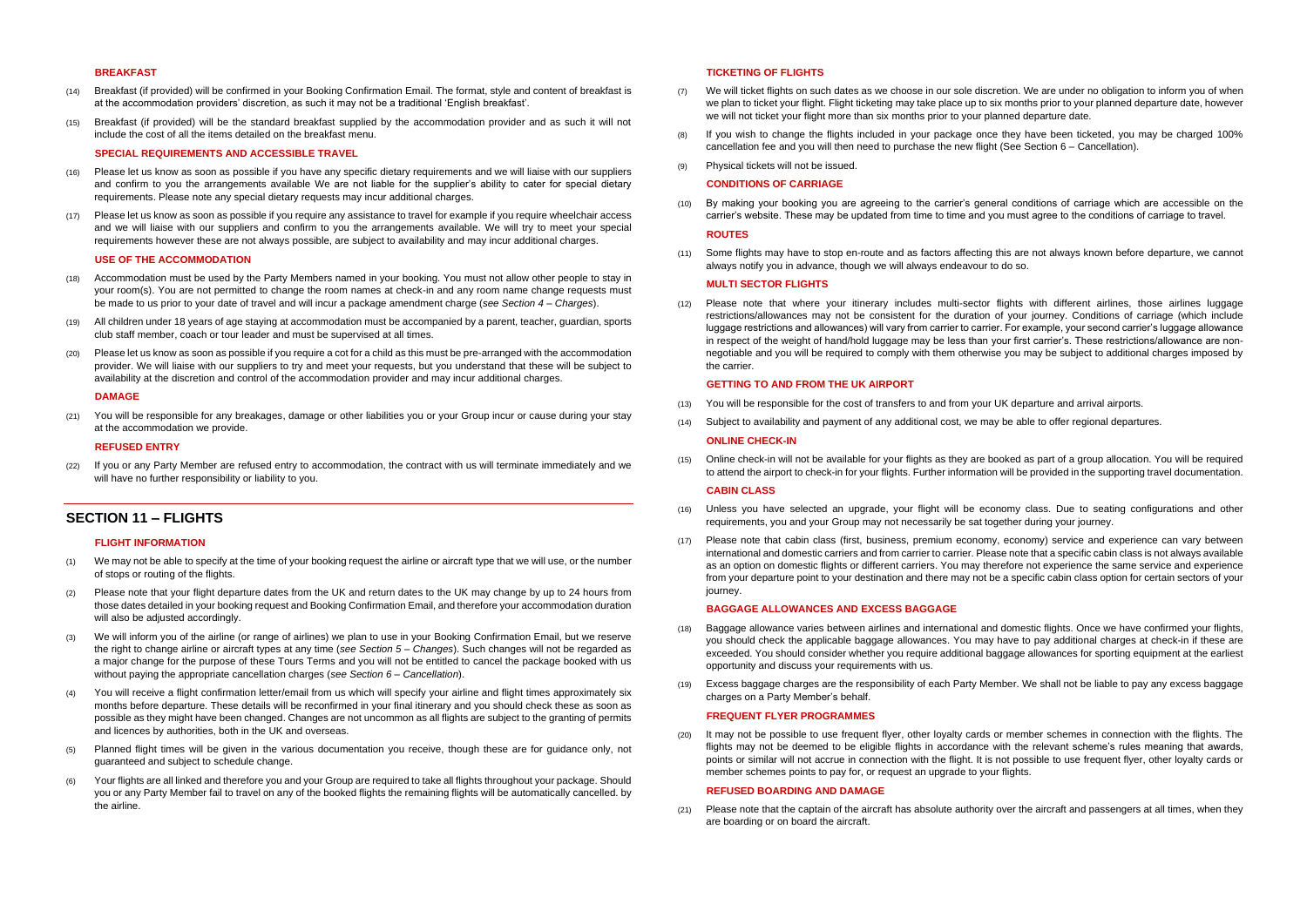- (22) The captain can refuse to carry anyone if they are, in the captain's opinion, unfit for any reason to travel or may pose a danger to the aircraft or other passengers.
- (23) If you or any Party Member is refused carriage in these circumstances, the contract with us will terminate immediately and we will have no further responsibility or liability to you.

### **CABIN SERVICE**

- (24) Cabin service is provided by the airline and as such we have no control over the service provided (this includes but is not limited to the standard and availability of food and drink items).
- (25) The service of food and drink is provided at the discretion of the airline and may not be included as part of your booking. The airline carrier reserves the right to withdraw the food and drink service at any time.

### **DELAY AND CANCELLATION**

- (26) In the event of your flight arrangements being changed or cancelled, as outlined in this section, we accept no liability for extra costs or consequential loss, arising directly or indirectly from any independent contract arrangement, between the client and a third party.
- (27) Arrangements in the event of travel delay are the responsibility of the carrier.
- (28) You have rights in some circumstances to compensation from the airline in cases of denied boarding, cancellation or delay to flights. Full details of these rights will be publicised at airports and will also be available from airlines. Reimbursement in such cases is the responsibility of the airline and will not automatically entitle you to a refund of your package from us.

### **BANNED CARRIERS**

(29) There are air carriers which are banned from operating within the European Union. These are listed at [www.ec.europa.eu/transport/modes/air/safety/air-ban/index\\_en.htm.](http://www.ec.europa.eu/transport/modes/air/safety/air-ban/index_en.htm) Rest assured we will not be using any of these carriers on your tour.

### **FLIGHT UPGRADES**

- (30) Subject to availability and the payment of the additional costs you may upgrade your flights. Flight upgrades you pay for will form part of your original package. Where you ask us to provide bespoke flights, these will be 100% non-refundable and payable 100% up front at the time of your bespoke request.
- (31) We require payment in full for the upgraded flight element to reflect the increased cost. We will confirm all upgrades to you in writing.
- (32) Upgrades will only apply to the international sectors of your flights confirmed by us in writing. All seats on domestic flights will be in economy class regardless of whether you have upgraded. Upgrades may not apply to the European sector of your flight.
- (33) If you cancel a package that includes an upgraded flight, we will add our non-recoverable costs from the relevant airline to our cancellation charges (*see Section 6 – Cancellation*)*.*
- (34) Access to the business lounge is at the sole discretion of the airline and as such we cannot guarantee you will have access as part of your upgraded flight cost. If access to the business lounge is granted, the service inside is provided by the airline and as such we have no control over the service provided (this includes but is not limited to the standard and availability of food and drink items.

#### **FLIGHT CHANGES**

- (35) If you wish to change the flights included in your package, you will be charged for the amendment as detailed in Section 4 Charges. You may also be charged a cancellation fee (See Section 6 – Cancellation) and you will need to pay the fare of the new flight or difference in fare.
- (36) If you make changes to the flight included in your package, for example change the day or time of travel and a transfer was included in your package, you will lose the benefit of this transfer and unless we agree in writing that there is a new transfer included in your package you will need to make your own arrangements from the airport.

### **FLIGHT REGULATIONS**

- (37) There are still restrictions on what you can carry onto planes or have in your hand luggage. This includes sharp instruments. For a full list please see here: [www.gov.uk/hand-luggage-restrictions.](http://www.gov.uk/hand-luggage-restrictions)
- (38) A number of food and other products cannot be brought back into the UK. For a full list see here [www.direct.gov.uk/dontbringmeback.](http://www.direct.gov.uk/dontbringmeback)
- You will need to declare cash if you are entering or leaving the European Union (EU) and carrying cash of 10,000 Euros or more, or the equivalent in other currencies. Please see [https://www.gov.uk/bringing-cash-into-uk.](https://www.gov.uk/bringing-cash-into-uk)

### **SPECIAL REQUIREMENTS AND ACCESSIBLE TRAVEL**

- (40) Please let us know as soon as possible if you require any assistance to travel for example if you require wheelchair access or have dietary requirements and we will liaise with our suppliers and confirm to you the arrangements available. We will try to meet your special requirements however these are not always possible, are subject to availability at the discretion and control of the airline and may incur additional charges.
- (41) Dietary requirements must be given to the airlines in advance of travel.
- Please let us know as soon as possible if you have any seating requests and we will liaise with our suppliers. It may not be possible to meet your requests as these will be subject to availability at the discretion and control of the airline and may incur additional charges.

# **SECTION 12 – TRAVEL SERVICES**

### **TRAVEL SERVICE PROVIDER'S CONDITIONS OF CARRIAGE**

- (1) All travel services (including all coaching, airport accommodation transfers, metros, trains, travel passes, special event and match day transfers and travel passes, but excluding flights detailed in Section 11 – Flights) provided as part of your package will be subject to the travel service provider's conditions of carriage and luggage restrictions in force from time to time.
- (2) The provider's conditions of carriage may be accessible on the provider's website or can be made available on request. These may be updated from time to time and you must agree to the conditions of carriage to travel and you must comply with any reasonable instructions given by us or the travel service provider.
- (3) We shall not be responsible to you for any breaches of the conditions of carriage and any subsequent refusal of the travel service provider to transport you or any Party Member.

### **USING THE TRAVEL SERVICES**

- (4) Further information regarding travel services will be provided to you when available via travel documentation and accommodation information boards or such other method of communication as we notify to you.
- (5) You and your Group will be required to wear seat belts (where provided) at all times whilst in a vehicle forming part of our travel services and follow all our and/or the travel service providers safety instructions.
- (6) We do not permit any alcohol or food to be consumed on a travel service unless permitted by the relevant carrier. No smoking, including e-cigarettes, is allowed on any travel service we provide, even if the travel service provider permits it.
- (7) We do not guarantee that there will be a toilet onboard your travel service.
- (8) You acknowledge that the travel service provider may not offer all drivers to be English-speaking however where deemed necessary an English-speaking driver or rep will be provided but is not guaranteed for every journey. You may not have the same driver throughout your itinerary.
- (9) We may issue you with either travel ticket, e-ticket, locator reference, pass or voucher to evidence an agreement to carry you on the relevant travels service, we call these travel vouchers (Travel Voucher). Travel Vouchers may;
	- (a) not be transferred or used by anyone else; and
	- (b) only be used on the journey and date set out on the Travel Voucher.
- (10) Travel Vouchers that have been damaged, spoiled, defaced or otherwise tampered with will be invalidated and we and/or the travel service provider reserve the right to refuse carriage. Further, we will not be obliged to provide replacement Travel Vouchers should they be lost or stolen. If you decide not to use the Travel Voucher, then you must inform us as soon as possible. We will not provide a refund for travel services that you and/or any Party Member choose not to use.

### **DEPARTURE, ARRIVAL AND ROUTES**

- (11) Please arrive at least 15 minutes before the scheduled departure times, unless alternative times are stipulated in your travel documentation, for your travel service on both the outbound and inbound journey sectors.
- (12) Our transportation providers will only pick up and drop off at the locations specified in your Booking Confirmation Email and/or final itinerary.
- (13) Seats are not reserved and as such you and your Group may not necessarily be sat together during your journey.
- (14) We are unable to delay departure times and will not be liable to you or your Group should you or a Party Member miss a departure time.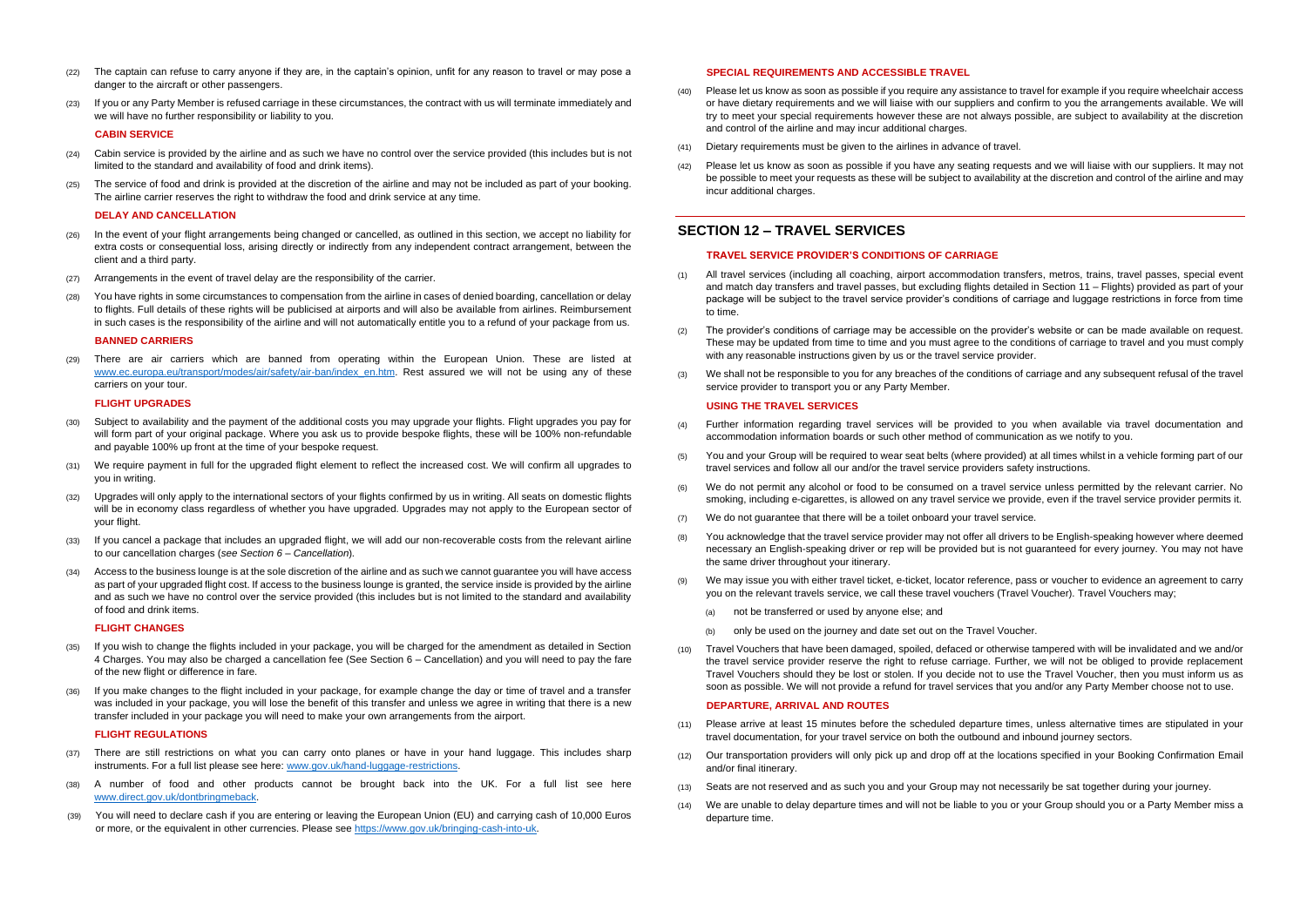- (15) All journey times are approximate. When travelling to events, we leave sufficient time to get there and as such may arrive at an event before the gates open. We shall not be responsible for delays or cancellation in travel services caused by reasons outside of our and/or the travel service provider's direct control. We shall not be liable for the inability to attend all or part of an event.
- (16) You acknowledge that the travel service may not be a direct service to and from your destination and your journey may involve different vehicles and multiple stops.
- (17) You acknowledge that events may run over the scheduled time and that we shall not be liable for any missed transport/connections.
- (18) Your travel service is subject to unscheduled stops, diversions and driver breaks. It is therefore not always possible for journeys to be direct without stops. We cannot always notify you in advance, though we will always endeavour to do so. We cannot quarantee services and facilities at transport breaks and they may be limited.
- (19) You acknowledge that in respect of transport to the events (where provided), the event organisers will operate a transport plan over which we have no control. Accordingly, you acknowledge and will make your Group aware that vehicles may not be able to drop off and/or park where planned and that some walking may be required or that the use of an additional park and ride facility may be required.

# **LUGGAGE**

- (20) Your luggage entitlement will be confirmed in your final itinerary or supporting documents.
- (21) Luggage must not contain any dangerous, illegal or excessively sized items and such luggage will be refused to be carried. You take luggage and valuables at your own risk and we shall not be liable for any of your personal property being lost, stolen or damaged. You must not leave any luggage on transport unattended and must take all luggage with you when disembarking.
- (22) We advise that you do not take any luggage or large bags with you to any stadiums. Each venue provides different rules regarding bags and luggage allowed in the stadium. You should check with the stadium prior to taking any bags or luggage with you.

### **MATCH DAY TRANSFERS**

- (23) Match day transfers are not included in your package unless specified in your Booking Confirmation Email. If they are included, the times and locations of the pick-up and drop off points will follow in your final itinerary, supporting documentation or be displayed on accommodation information boards or such other method of communication as we notify to you.
- (24) You acknowledge that in respect of Match Day Transfers (where provided), the event organisers will operate a transport plan over which we have no control, you acknowledge and will make your Group aware that this may include that:
	- (a) vehicles may not be able to drop off and/or park in the immediate vicinity of the stadium and that some walking or use of an additional park and ride facility (if provided by the event organiser) may be required;
	- (b) drop off points will be designated by the event organisers; and
	- (c) the plan can change with or without notice and may impact on your travel arrangements.
- (25) Match day transfers may be on public transport, or if private vehicles are used, they may be shared with other clients. If the transfer is exclusively private, this will be explicitly confirmed in your Booking Confirmation Email.
- (26) If the match to which you are due to attend is cancelled and a match day transfer was provided as part of your package for the cancelled match, refunds will may be made in accordance with the terms of the match day transfer provider. Refunds will be made at our sole discretion and if a refund is agreed by us, You will only receive a refund to the extent that we receive a refund from the match day transport provider. We may require the travel card to be returned to us to obtain the refund.

# **TRAVEL CARDS**

- (27) Match day travel cards are not included in your package unless specified in your Booking Confirmation Email. The form of match day travel to which your match day travel card relates will be specified in your final travel documentation.
- All travel cards are supplied subject to the terms and conditions of carriage set by the travel service provider. By using your travel card you agree and accept these terms and conditions.
- (29) You are responsible for the safekeeping of your travel card(s) which cannot be replaced if lost, stolen or defaced. There is no cash alternative to a travel card and no refunds will be given for unused travel cards or where travel cards are not able to be used due to reasons outside of our control.
- (30) If your travel card is not working at a relevant transportation point (e.g. station), please speak to one of the transportation point representatives who will be able to assist. We will not provide reimbursement for the purchase of new travel cards.

(31) If the match to which you are due to attend is cancelled and a match day travel card was provided as part of your package for the cancelled match, refunds will be made in accordance with the terms of the travel card provider. You will only receive a refund to the extent that we receive a refund from the travel card provider.

### **REFUSED BOARDING AND DAMAGE**

- We or our travel service provider may refuse boarding or require disembarkation if you or a Party Member are deemed to be behaving inappropriately (including drunken behaviour) and/or failing to follow instructions.
- We shall not be liable to you for the behaviour of other passengers over which we have no control and if you are refused boarding we shall not be liable to you and we shall have no liability to return you to your point of origin.
- You shall be responsible for any damage or soiling caused to our carrier, its equipment or mode of transport by you or your Group and if we get charged for such damage or soiling you agree to repay us for such amount we are charged as a result of your actions.

# **SPECIAL REQUIREMENTS AND ACCESSIBLE TRAVEL**

(35) Please let us know as soon as possible if you require any assistance to travel for example if you require wheelchair access or have specific dietary requirements and we will liaise with our suppliers and confirm to you the arrangements available. We will try to meet your special requirements however these are not always possible, are subject to availability and may incur additional charges.

# **SECTION 13 – TICKETS**

### **TICKET TERMS & CONDITIONS**

- (1) If purchased as part of your package and as detailed in your Booking Confirmation Email we will allocate you official Tickets for the matches included in your booking. Please note that the official Tickets included in your package will be as stated in the Booking Confirmation Email. The test match Ticket will be the category as detailed in your Booking Confirmation Email, any provincial match Tickets included in your package will be the lowest category available unless otherwise stated.
- (2) All Tickets are supplied in accordance with the Ticket issuer's Ticket Terms and Conditions, the latest version can be found at Appendix 1 – Ticket Terms & Conditions (Ticket Terms and Conditions).. Please note these may differ from the ticket terms and conditions provided on the Ticket issuer's website.
- (3) The Ticket Terms and Conditions will be made available to you at the time of your booking request (if they are available) and if subsequently updated, will be provided to you prior to your departure. You are required to agree to be bound and comply with the Ticket Terms and Conditions. You will also inform anyone in your Group that they are accepting the Ticket Terms and Conditions as part of your package.
- (4) We shall not be responsible to you if your Ticket is cancelled or you are refused entry to, or ejected from, a venue as a result of breaching the Ticket Terms and Conditions.
- (5) Please note that start times shown on the website are indicative and may change, all start times are subject to confirmation and may change for reasons outside of our control.

### **CANCELLATION OF THE MATCH**

- We recommend you check your insurance to make sure that you are covered in the event that the match(es) you are due to attend is rescheduled, cancelled or postponed.
- (7) Tickets are sold subject to the relevant Ticket Terms and Conditions which may include the Ticket issuer's right to alter or vary the programme due to events or circumstances beyond its reasonable control without being obliged to refund monies or exchange Tickets. If the event to which you are due to attend is cancelled, we will refund you the face value of your Ticket to the extent that we receive a refund from the Ticket issuer. Your package will be unaffected by the event cancellation and we will continue to provide you with the services in your package.

# **STADIUM MAPS**

(8) Where available, stadium maps showing categories and/or locations of Tickets are for information purposes only and made available as a guide. The guides are not to scale and are an approximation of where you may be seated in the stadium. The stadium/organiser reserves the right to re-categorise, move or reallocate categories and locations at its sole discretion at any point before or, during the tournament. We may not be informed of such reorganisations or recategorisations.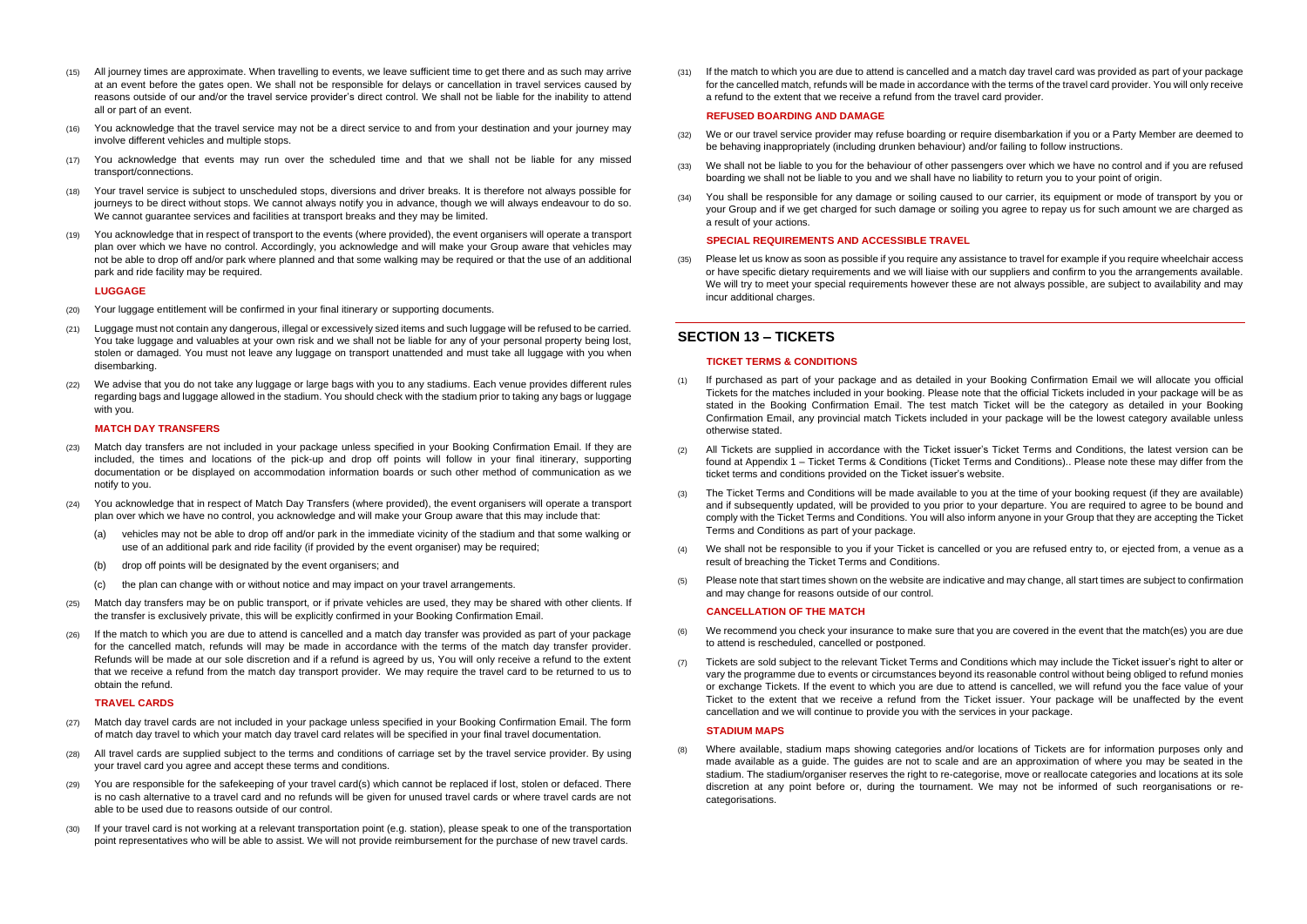### **ALLOCATIONS**

(9) Tickets will be allocated from our official allocation. Please note that the organisers determine our allocation and location of ticket categories within the stadia over which we have no control.

### **GROUP BOOKINGS**

(10) If you are booking as a Group, please note that it is not guaranteed that your Group will all be able to sit together in the stadium.

# **UPGRADES**

(11) Subject to availability and the payment of the additional costs, you may be able to upgrade your Tickets at the time of making your booking. Subject to availability and the payment of the additional costs, you may be able to upgrade your Tickets after receiving your Booking Confirmation Email. Ticket upgrades you pay for will form part of your original package however these will be 100% non-refundable and payable 100% up front at the time of your Ticket upgrade request.

# **TICKET DISTRIBUTION**

(12) We will distribute your Tickets to you in a manner that we deem most appropriate, this includes electronic methods of distribution. We will inform you which method of distribution we intend to use prior to departure but reserve the right to amend this at any time. Once distributed, Tickets are your responsibility and cannot be replaced. It is your responsibility to check your Tickets on receipt and you should contact us as soon as possible if there is a mistake.

# **SPECIAL REQUIREMENTS AND ACCESSIBLE TRAVEL**

- (13) If you are a wheelchair user and require wheelchair user Tickets or you are a customer who requires accessible seating but are not a wheelchair user, you must inform us at the time of making your booking request.
- (14) Please note that wheelchair user tickets and accessible tickets are very limited and special mobility arrangements at each stadium/venue are under the control of the stadium/venue operator over whom we have no control. Wheelchair user tickets or accessible tickets will be specifically confirmed in your Booking Confirmation Email, if they are not, you will have the category of Ticket confirmed in the Booking Confirmation Email.
- (15) Wheelchair user tickets or accessible tickets do not include the supply of a wheelchair or other requirements and as such you must make arrangements for these yourself.

# **SECTION 14 – YOUR OBLIGATIONS**

### **CONDUCT AND BEHAVIOUR**

- (1) We expect you to take responsibility for your own and your Group's actions whilst you are enjoying your package.
- (2) We cannot be held responsible for the actions or behaviour of other guests or individuals who have no connection with your booking or with us.
- (3) The Lead Booker and any adults or members of staff accompanying the Group shall, at all times ensure that:
	- (a) they act 'in loco parentis' for their Group Members and, in particular, in regard to any minors in the Group;
	- (b) the Group reaches any departure points on time;
	- (c) all Party Members comply with any and all Covid-19 requirements during the trip;
	- (d) the Group are adequately supervised;
	- the correct ratio of responsible adults will be on active duty at all times to ensure that all Party Members behave appropriately;
	- (f) the Group takes into account their personal safety whilst in destination so as not to put themselves or others at unnecessary risk including, without limitation, ensuring that the Party Members:
		- take care when out during the hours of darkness:
		- do not go out alone;
		- do not put themselves in risky situations;
		- are not intoxicated or under the influence of any other illegal or dangerous substances and, in any event, shall not permit anyone under the age of 18 under to consume alcohol; and
		- are aware of their behaviour and actions in the context of their surroundings.
	- no Party Members smoke in any smoke-free places or behave in any other way which may cause a fire hazard;
- (h) the Group or any members of the Group comply with all relevant laws.
- (4) We expect all our clients to conduct themselves properly and not behave in any way which causes or is likely to cause: danger, offence or upset to any other person; or damage to property; break any law; or that is generally considered unacceptable.
- (5) Any Party Member that behaves this way will be required to leave their transportation, event venue, excursion and/or accommodation and we will have no further responsibility to them including any return travel arrangements. In the event that we consider your behaviour as a breach of these Package Terms (for example Section 21 – Customer Code of Conduct) the contract with us will terminate immediately and we will have no further responsibility or liability to you.
- (6) If we ask you or any Party Member to leave because of your behaviour, no refunds will be given and we will not pay any expenses or costs you incur as a result.
- (7) You will be responsible for any damage or loss caused by you or any Party Member during your time away.
- (8) You must make full payment direct to the accommodation or other service supplier in respect of the damage or loss you or your Group have caused. You will also be required to compensate us for any subsequent claims brought against us as a result of your actions.
- (9) You will reimburse us in full and on demand any costs or damages suffered by us as a result of any act or omission of you or any Party Member.

# **SECTION 15 – IF THINGS DON'T GO QUITE RIGHT**

### **COMPLAINTS**

- (1) If you have a complaint about your package or have any problems whilst you are away, please inform one of our representatives without undue delay who will endeavour to put this right. If you fail to follow the requirement to report your complaint we will have been deprived of the opportunity to investigate and rectify your complaint whilst you were travelling with us. This may affect your rights under this contract.
- (2) These Tours Terms and the laws and applicable standards of the country in which any claim or complaint occurred will be used as the basis for reviewing your compliant.
- (3) If the services which the complaint is in relation to was provided in compliance with the applicable local laws and standards, the services will be treated as having been properly provided. This will be the case even if the services did not comply with the laws and standards of the UK which would have applied had those services been provided in the UK.
- (4) If your complaint or problem is not resolved whilst you are away please follow this up within 28 days of the end of your holiday by writing to us by email to the email address detailed in Section 19 or by writing to us at Carter Court, 8 Davy Way, Quedgeley, Gloucester GL2 2DE giving your booking reference number and brief details of your complaint. Please keep your letter concise and to the point. It is strongly recommended that you communicate any complaint to us without delay.
- (5) Our customer services team will respond to your written complaint within a reasonable time following an investigation into your complaint. We will correspond with you by email, phone and letter in an attempt to resolve your complaint.
- (6) We are obliged to maintain a high standard of service to you by ABTA's Code of Conduct. We can also offer you ABTA's scheme for the resolution of disputes which is approved by the Chartered Trading Standards Institute. If we can't resolve your complaint, go to [www.abta.com](http://www.abta.com/) to use ABTA's simple procedure. Further information on the Code and ABTA's assistance in resolving disputes can be found o[n www.abta.com.](http://www.abta.com/)

### **OUR LIABILITY TO YOU**

- (7) It is our responsibility to perform the contract we have with you. You must inform us without undue delay of any failure to perform or improper performance of the travel services included in this package. If any of the travel services included in your package are not performed in accordance with the contract, or are improperly performed, by us or the travel service suppliers, and this has affected the enjoyment of your travel arrangements, you may be entitled to an appropriate price reduction or compensation or both. Please note it will be for you to show that we have not performed the contract properly and that this has caused you damage or loss.
- (8) Nothing in these Tours Terms excludes or intends to exclude our liability for death or personal injury caused by our negligence or our contractual liability to you under The Package Travel and Linked Travel Arrangements Regulations 2018.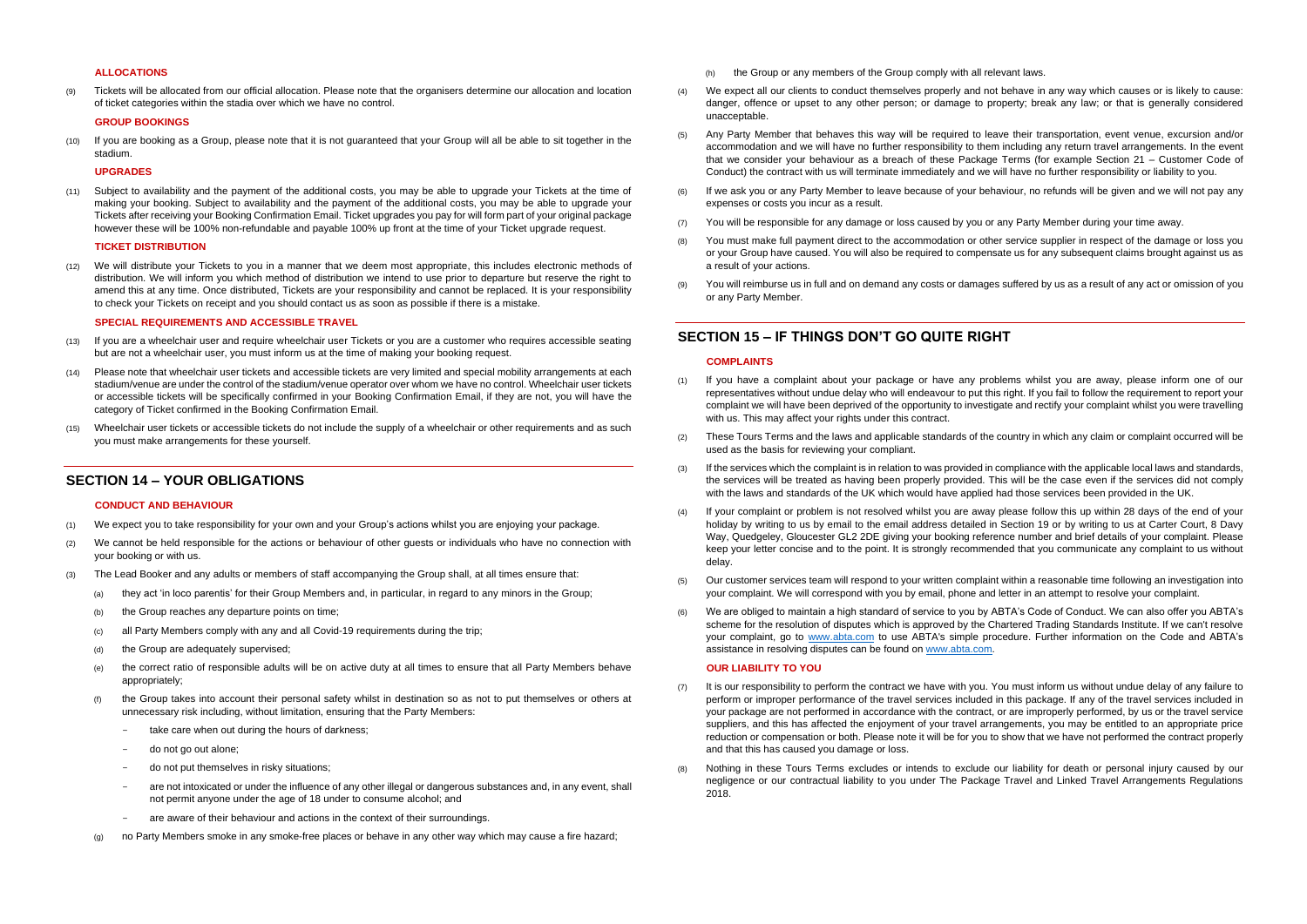- (9) However, we will not be liable where any failure in the performance of the contract is due to:
	- (a) you or a Party Member *(for example if you break a law in the country visited)*; or
	- (b) a third party unconnected with the provision of your package or arrangements; or
	- (c) unusual, unavoidable, unforeseeable and extraordinary circumstances beyond our control, the consequences of which could not have been avoided even if all due care had been exercised; or
	- (d) an event which we or our suppliers, even with all due care, could not foresee or forestall.
- (10) For claims for personal injury, illness or death, any payments will only be made if the following conditions are met:
	- (a) you must tell us, and the supplier involved, about your injury or illness while you are travelling with us and you must write to our office about your claim within three months of the date of arriving home. A letter from your doctor, detailing your injury, should also be included;
	- (b) any rights that you have against the supplier or any person, must be transferred to us; and
	- (c) you must agree to fully co-operate with us or our insurers, if we wish to enforce those rights.

You are asked to transfer your rights to us, so that we can claim back from suppliers any payments that we make to you. plus any legal or other costs that are incurred.

- (11) Save for death or personal injury caused by our negligence, our liability to you and your Group for any damage, loss of enjoyment or other loss you suffer shall be limited to a maximum of three times the cost of your package (excluding any amendment charges) in total. Our liability will also be limited in accordance with and/or in an identical manner to:
	- (a) the contractual terms of the companies that provide travel services that make up your package. These terms are incorporated into this contract; and
	- any relevant international convention, for example the Montreal Convention (travel by air), the Athens Convention (travel by sea), the Berne Convention (travel by rail) and the Paris Convention (provision of accommodation), which limit the amount of and conditions under which compensation can be claimed for death, injury, delay to passengers and loss, damage and delay to luggage. We are to be regarded as having all benefit of any limitation of the extent of or the conditions under which compensation is to be paid under these or any conventions.
- (12) Where any payment is made by us in regard to a claim, the person(s) receiving it (and their parent or guardian if under 18 years) agrees to:
	- (a) assign to us or our insurers any rights they may have to pursue any third party; and,
	- (b) must provide us and our insurers with all assistance we may reasonably require.
- (13) You can ask for copies of the travel service contractual terms, or the international conventions, from us.
- (14) Personal arrangements including any travel, accommodation, excursions or hospitality which have been arranged by you are at your own risk. We shall not be liable for any loss of enjoyment or wasted expenditure in respect of your personal arrangements.
- (15) Under EU law (Regulation 261/2004) and The Air Passenger Rights and Air Travel Organisers' Licencing (Amendment) (EU Exit) Regulations 2019 you have rights in some circumstances to refunds and/or compensation from your airline in cases of denied boarding, cancellation or delay to flights. Full details will be publicised at UK and EU airports and available from airlines. However reimbursement in such cases will not automatically entitle you to a refund of your holiday cost from us. Your right to a refund and/or compensation from us is set out in *Section 6 – Cancellation*.
- (16) If any payments to you are due from us, any payment made to you by the airline and/or other third party suppliers will be deducted from the amount due from us. If your airline does not comply with these rules you should complain to the Aviation Consumer Advocacy Pane[l www.caa.co.uk.](http://www.caa.co.uk/)
- (17) Any and all arrangements you make that are not part of your package supplied by us are your responsibility and are made at your own risk.

### **UNAVOIDABLE AND EXTRAORDINARY CIRCUMSTANCES**

(18) If it is impossible to ensure your return as agreed in your package due to unavoidable and extraordinary circumstances, we will bear the cost of necessary accommodation, if possible of equivalent category, for a maximum of three nights. The limit doesn't apply to persons with reduced mobility and any person accompanying them, pregnant women and unaccompanied minors, or persons in need of specific medical assistance, provided that you notified us of these needs at least 48 hours before the start of your holiday.

### **ADDITIONAL ASSISTANCE AND EMERGENCIES**

- (19) If you are in difficulty whilst on holiday and ask us to help we will provide appropriate assistance, in particular by providing information on health services, local authorities and consular assistance; and helping you to find alternative arrangements and any necessary phone calls/emails. You must pay any costs we incur, if the difficulty is your fault or caused by your negligence.
- (20) If you or a member of your Group have an emergency while you are away, please contact us on the 24-hour customer service contact number provided to you in your event information pack prior to your departure. We will endeavour to assist you where required to the best of our abilities. If you fail to report your emergency, we will have been deprived of the opportunity to provide any assistance.

# **SECTION 16 - YOUR FINANCIAL PEACE OF MIND**

(1) We appreciate that you are spending a lot of money on your package and want to reassure you that it is financially protected.

### **ABTA PROTECTION (PACKAGES WITHOUT FLIGHTS)**

- (2) We are a Member of ABTA, membership number V4759. Further details are available at www.abta.com. We provide full financial protection for our package holidays by way of a bond held by ABTA.
- (3) You agree to accept that in the event of our insolvency ABTA may arrange for the services you have bought to continue, or for a suitable alternative to be provided at the same cost as your original booking. You also agree to accept that in circumstances where the travel service supplier provides the services you have bought, you agree to pay any outstanding sum under your contract with us to that alternative travel service provider. However, you also agree that in some cases the services will not be provided, in which case you will be entitled to make a claim under ABTA's Scheme of Protection (or your payment card issuer where applicable) for a refund of the monies you have paid.

#### **ABTA**

(4) ABTA - The Travel Association, 30 Park Street, London, SE1 9EQ, www.abta.co.com

# **ATOL PROTECTION (PACKAGES WITH FLIGHTS)**

- (5) We are required to provide security for the monies that you pay for the package holidays booked from us and for your repatriation in the event of our insolvency. We provide this security by way of an ATOL (number 3030) administered by the Civil Aviation Authority for packages which include a flight. If you book arrangements other than a package holiday from us, the financial protection referred to above does not apply.
- (6) When you buy an ATOL protected air holiday package and/or flights from us you will receive a Booking Confirmation Email from us (or via our authorised agent through which you booked) confirming your arrangements and an ATOL Certificate. This lists what is financially protected, where you can get information on what this means for you and who to contact if things go wrong.
- (7) We will provide you with the services listed on the ATOL Certificate (or a suitable alternative). If we, or the suppliers identified on your ATOL Certificate, are unable to provide the services listed (or a suitable alternative, through an alternative ATOL holder or otherwise) for reasons of insolvency, an alternative ATOL holder may provide you with the services you have bought or a suitable alternative (at no extra cost to you). You agree to accept that in those circumstances the alternative ATOL holder will perform those obligations and you agree to pay any money outstanding to be paid by you under your contract to that alternative ATOL holder. However, you also agree that in some cases it will not be possible to appoint an alternative ATOL holder, in which case you will be entitled to make a claim under the ATOL scheme (or your credit card issuer where applicable). If we are unable to provide the services listed (or a suitable alternative, through an alternative ATOL holder or otherwise) for reasons of insolvency, the Trustees of the Air Travel Trust may make a payment to (or confer a benefit on) you under the ATOL scheme. You agree that in return for such a payment or benefit you assign absolutely to those Trustees any claims which you have or may have arising out of or relating to the non-provision of the services, including any claim against us, the travel agent (or your credit card issuer where applicable). You also agree that any such claims may be re-assigned to another body, if that other body has paid sums you have claimed under the ATOL scheme.

### **CIVIL AVIATION AUTHORITY**

Gatwick Airport South, West Sussex, RH6 0YR, UK. Telephone 0333 103 6350. Email claims@caa.co.uk.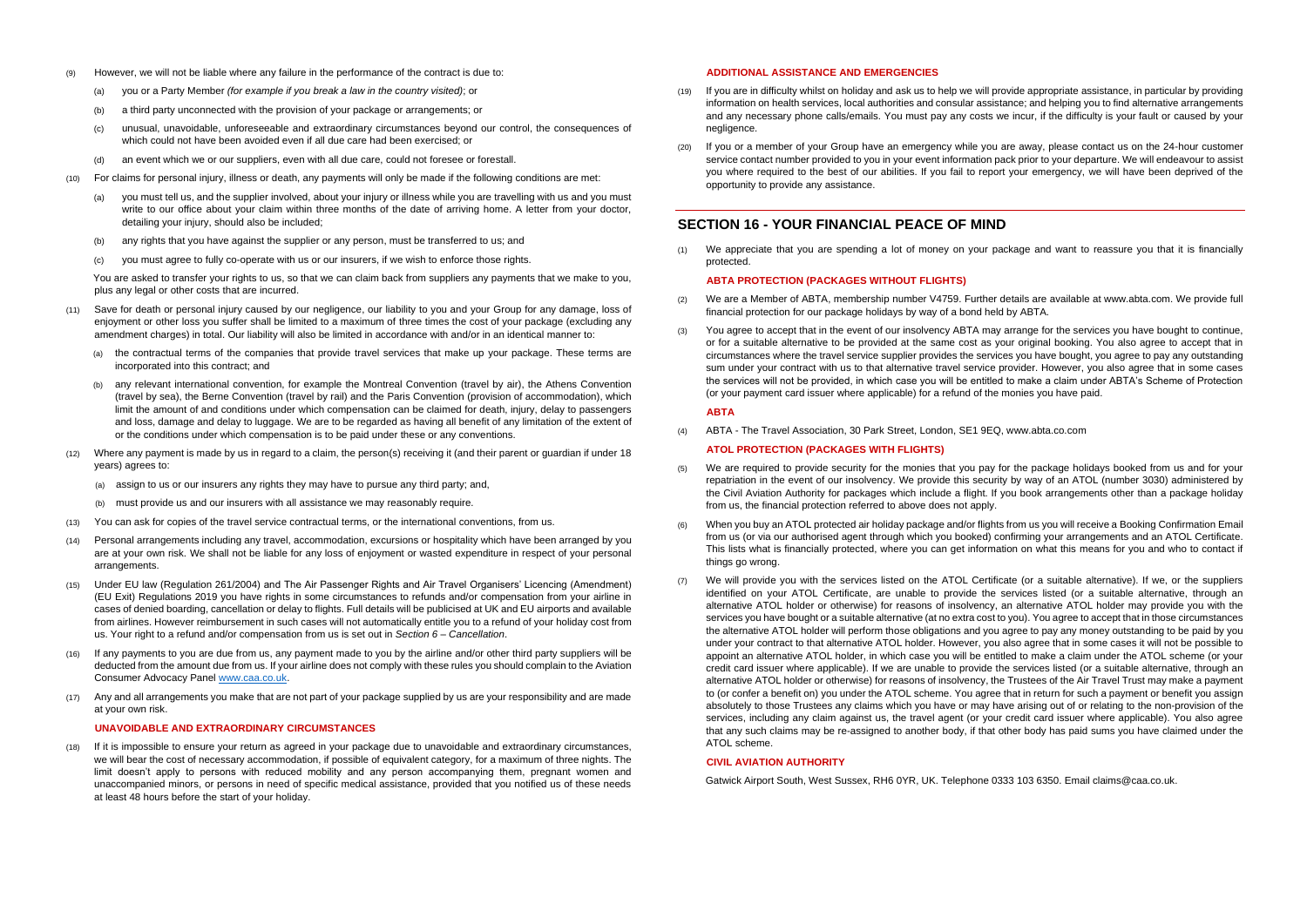# **SECTION 17 – YOUR INFORMATION AND HOW WE USE IT**

### **INFORMATION WE REQUIRE FROM YOU**

- (1) Capitalised terms in this section shall have the meaning given to them in the Data Protection Act 2018.
- (2) At any time prior to travel and throughout the duration of your tour, we may require additional information from you regarding your Group which will include (without limitation) Advanced Passenger Information (APIS) and merchandise sizing. You agree to provide the information promptly on our request and before any deadline we set. When submitting the information, you will ensure it is true and accurate and consent to us using it for the purposes of performing our contract.
- (3) We collect Personal Data about you and your Group when you make your booking.
- (4) We collect and process your Personal Data in accordance with our Privacy Policy available on request or on our website.
- (5) We will update your Personal Data whenever we can to keep it current, accurate and complete. If any of your Personal Data changes you must provide us with the updated Personal Data at the earliest opportunity.
- (6) We are contractually obliged to pass on your Personal Data to the Entities for ticket management and reporting purposes.
- (7) The Personal Data that we collect from you may be transferred to, and stored at, a destination outside the UK. It may also be processed by staff operating outside the UK who work for us or for one of our suppliers. Such staff may be engaged in, among other things, the fulfilment of your booking request, the processing of your payment details and the provision of support services. By submitting your personal data, you agree to this transfer, storing and processing.

### **DATA PROTECTION**

- (8) By making a booking with us please note that we will be required to Process your Personal Data in the performance of this contract.
- (9) In providing you with your package we will be required to pass your Personal Data on to third parties. This may include travel service and accommodation providers, insurance providers, payment processors, governing bodies and event organisers. For full details about who we pass your Personal Data to please see our Privacy Policy detailed on our website.
- (10) If you have given your consent for us to do so, we will provide you, or permit selected third parties to provide you with information about goods and services that we feel may be of interest to you.
- (11) When you provide us with the Personal Data of your Group you are confirming that you have obtained their consent to do so.

### **SPECIAL CATEGORIES OF DATA**

- (12) You may provide us with Special Categories of Personal Data including:
	- (a) a specific medical condition;
	- (b) specific dietary requirements:
	- (c) a requirement for special assistance; and/or
	- (d) your passport information.
- (13) When you provide us with Special Categories of Personal data you consent to us processing such Personal Data for the purpose of providing you with your package.

#### **MEDIA**

- (14) Where it is practical to do so, we will seek the consent of any Party Member who is prominently included in any photos or videos. Consent will not generally be sought from Party Members who only appear in the background and are not identifiable.
- (15) Unless you tell us otherwise, you consent to us using any photographs or video without charge (now and in the future).
- (16) No Party Members will be identified by name.
- (17) You are able to withdraw your consent to any future use of any photos or videos where a Party Member is identifiable by contacting us, via the details contained in Section 19 *Contact,* and providing notice which states that you are withdrawing your consent.

# **SECTION 18 - SUPPORT**

# **SUPPORT**

- (1) Most of our accommodation is staffed by one of our representatives for a set period of time each day to support you as required, but we do not guarantee this will be the case.
- (2) You acknowledge that we will not supply a tour leader. Our representatives will not be with you for every hour of every day and may not be present on your transportation.

# **HELPLINE**

We will operate a 24-hour customer service helpline from the date of departure to the date of your return.

#### **ESCORTED TOUR**

- (4) If your tour is confirmed as "Escorted" this means that subject to minimum numbers being reached on the tour you will be accompanied by a member of our staff (or such other representative as we see fit) during key stages of your tour such as arrival to your destination or checking into a new accommodation. It also means that our representatives will be available for a set period of time on days notified to you in advance in your accommodation to support you as required. We will also operate a 24-hour customer service helpline for the duration of your tour, the information of which will be provided to you in your event documentation before you travel.
- (5) Your tour group and member of our staff assigned to your tour group may change throughout the duration of your tour.
- (6) We know you like to enjoy your own time as well as spending time with your fellow travellers. As such Escorted does not mean that we will supply a tour leader or that our representatives will be with you for every hour of every day or will accompany you on all of your activities or transportation.
- (7) Please note that you may be staying in accommodation and using services with other tour groups and your tour group may be split across different service providers.

### **GUIDES AND TOUR LEADERS**

We will aim to provide English speaking guides and tour leaders where this has been specifically included in your package. Although we will take reasonable care in appointing guides we cannot guarantee the standard of translation or the level of knowledge of the appointed guide. We cannot be held responsible for the views and opinions that may be expressed by your appointed guide. You acknowledge that the views and opinions expressed are not necessarily a representation of ours.

# **SECTION 19 – CONTACT**

#### **OUR COMPANY**

Your contract is with Mike Burton Travel Limited trading as England Sports Tours of Carter Court, 8 Davy Way, Quedgeley, Gloucester GL2 2DE. Our Company Number is 02616655.

### **OUR EMAIL ADDRESS**

[tours@englandsportstours.com](mailto:tours@englandsportstours.com) **OUR PHONE NUMBER**

0344 788 4056

**OUR WEBSITE**

[www.englandsportstours.com](http://www.englandsportstours.com/)